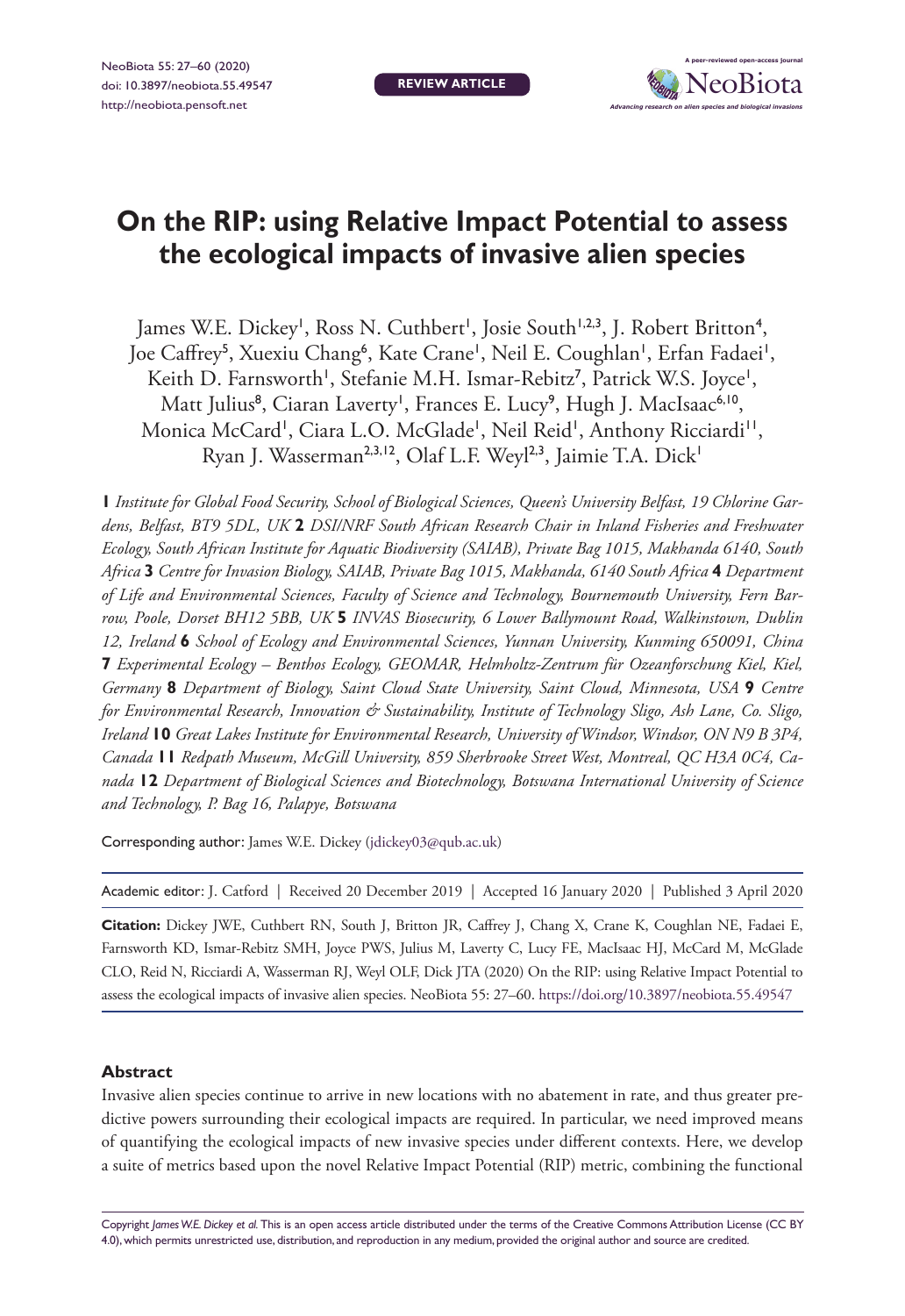response (consumer *per capita* effect), with proxies for the numerical response (consumer population response), providing quantification of invasive species ecological impact. These metrics are comparative in relation to the eco-evolutionary baseline of trophically analogous natives, as well as other invasive species and across multiple populations. Crucially, the metrics also reveal how impacts of invasive species change under abiotic and biotic contexts. While studies focused solely on functional responses have been successful in predictive invasion ecology, RIP retains these advantages while adding vital other predictive elements, principally consumer abundance. RIP can also be combined with propagule pressure to quantify overall invasion risk. By highlighting functional response and numerical response proxies, we outline a user-friendly method for assessing the impacts of invaders of all trophic levels and taxonomic groups. We apply the metric to impact assessment in the face of climate change by taking account of both changing predator consumption rates and prey reproduction rates. We proceed to outline the application of RIP to assess biotic resistance against incoming invasive species, the effect of evolution on invasive species impacts, application to interspecific competition, changing spatio-temporal patterns of invasion, and how RIP can inform biological control. We propose that RIP provides scientists and practitioners with a user-friendly, customisable and, crucially, powerful technique to inform invasive species policy and management.

#### **Keywords**

biological control, ecological impacts, functional response, invasive alien species, numerical response, propagule pressure, relative impact potential metric, risk assessment

## **Introduction**

In recent decades, the tourism, agriculture, aquaculture, horticulture and pet trades, among others, have been boosted by new globalised transport networks (Hulme 2009, Seebens et al. 2018), facilitating novel pathways for invasive alien species (IAS; herein invasive species) to spread and establish (Zieritz et al. 2016, Seebens et al. 2019). Indeed, the number of confirmed invasive species per country has risen around 70% since 1970 (IPBES 2019). The combination of species introductions with changing climate (Seebens et al. 2015, Gallardo et al. 2018) and other anthropogenic impacts (MacDougall and Turkington 2005, Didham et al. 2007) is aiding species establishment and spread, with the number of invasive species unlikely to saturate in the near future (Seebens et al. 2017). While the effects of invasive species can be benign (invasiveness is not correlated with impact: Ricciardi and Cohen 2007), many invasive species have severe ecological consequences that drive negative economic, social and health implications (Laverty et al. 2015a,b). Assessing and predicting such ecological impacts are crucial to prevent and mitigate invasions (Simberloff et al. 2013). Note that here, we define ecological impact as changes in populations of affected species, principally through consumption of living resources by animals (e.g. predator-prey) and interspecific competition for limited resources (especially in plants - see Dick et al. 2017a,b,c and "Understanding and predicting competition with RIP" section below). Further, predicting which future species are likely to exert ecological impacts, and how such impacts are likely to change under different abiotic and biotic contexts, are vital objectives for the conservation of biodiversity worldwide (Dick et al. 2017a, IPBES 2019).

The management of invasive species is challenging, with certain high-profile failed management programmes (Bergstrom et al. 2009, but see Simberloff 2009). Successful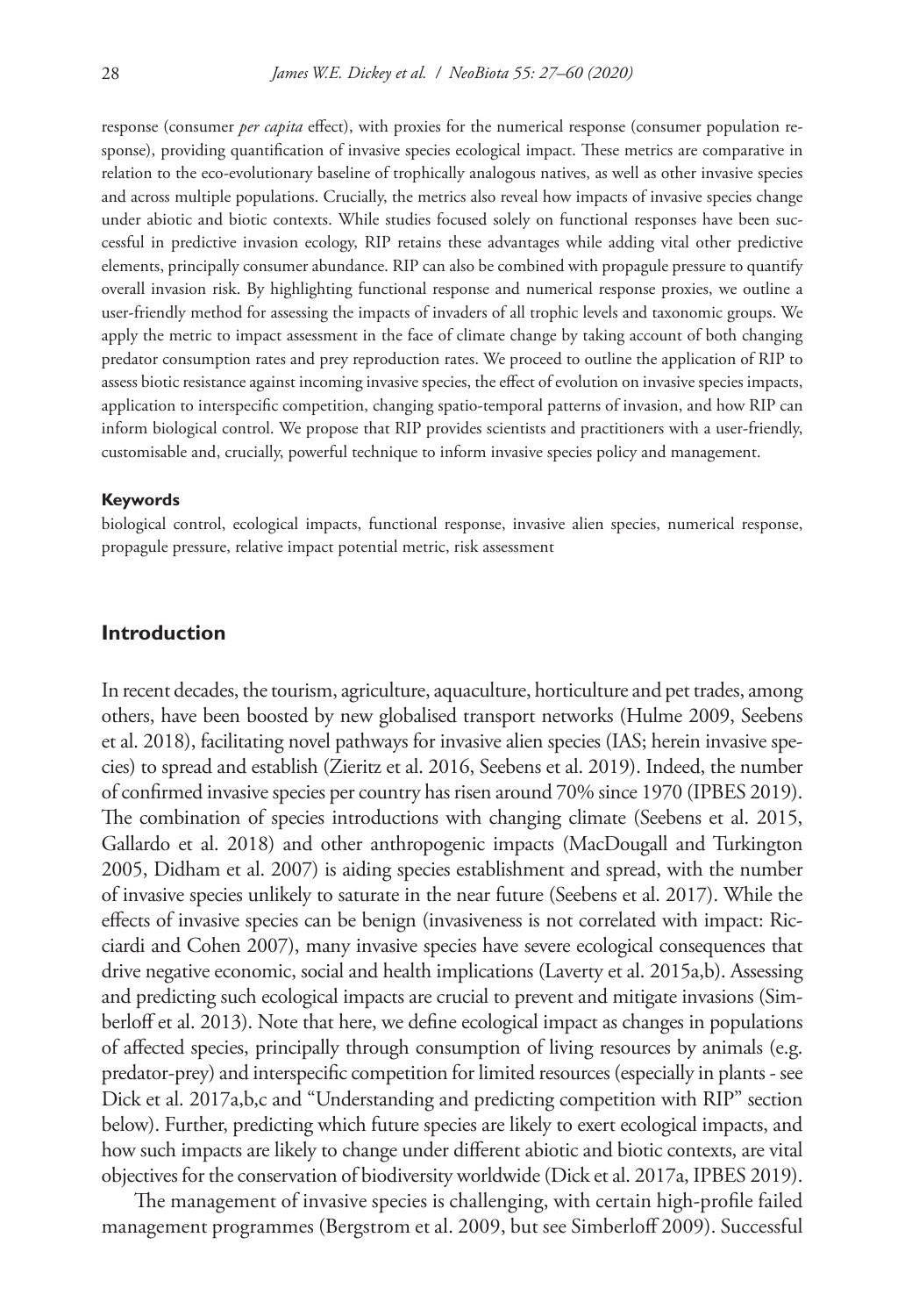prediction of impact is vital to successful prevention, which is deemed the most effective invasive species management (Piria et al. 2017) and one that may avoid unpredictable indirect effects, such as trophic cascades (Jackson et al. 2017). Aichi Biodiversity Targets of the Convention on Biological Diversity focus on invasive species prevention, requiring a list of priority invasive species and preventative measures by 2020. EU legislation (Regulation No 1143/2014), alongside the list of IAS of Union Concern (Regulation No 2016/1141), and subsequent updates (Regulation Nos 2017/1263, 2019/1262), add further impetus to impact prediction, requiring all member states to develop evidence-based lists of invasive species likely to impact biodiversity and ecosystem services.

Here, we develop a suite of metrics based on the *per capita* effects and abundances of species (Dick et al. 2017c) that can quantify the spectrum of benign through to severely damaging invasive species. We outline the background to these metrics, the development of their key components, namely *per capita* effects (principally the functional response), the consumer population response (i.e. the numerical response), incorporation of risk (i.e. propagule pressure) and suitable proxies for these three elements. We then demonstrate the versatility of the metrics across abiotic and biotic contexts, including the prediction of climate change effects on invasive species impacts, how native species and established invaders can offer biotic resistance, how evolution can affect impact, aspects of interspecific competition, spatio-temporal patterns of invasion and impact, and the assessment of biological control agent efficacy.

# **Background and development of invasive species ecological impact metrics**

Numerous studies have failed to find traits of species, spanning diverse taxonomic and trophic groups, that reliably predict invader ecological impact (Hayes and Barry 2008, Ricciardi et al. 2013, Dick et al. 2014; but see Valdovinos et al. 2018, Fournier et al. 2019 for recent studies on specific taxa). While some have found traits that predict invasiveness (Hui et al. 2016), there is no correlation between invasiveness (i.e. establishment and spread) and ecological impact (Ricciardi and Cohen 2007). Parker et al. (1999) proposed the impact (I) of an invader as the product of its range (R), abundance (A) and its *per capita* effect (E):

$$
I = R \times A \times E \tag{1}
$$

Following this "Parker-Lonsdale" equation, Dick et al. (2013, 2014) proposed the classic metric of the functional response (see Fig. 1) could be used as a universal *per capita* effect in invasion ecology. Functional responses typically describe the rate of prey capture by a predator in relation to prey density (Solomon 1949, Holling 1959), however, they can be applied to any consumer/resource interaction (see Dick et al. 2017a,b,c), including herbivores (Farnsworth and Illius, 1996), microbial communities (Graves et al. 2016) and nutrient uptake rates by plants (Tilman 1977,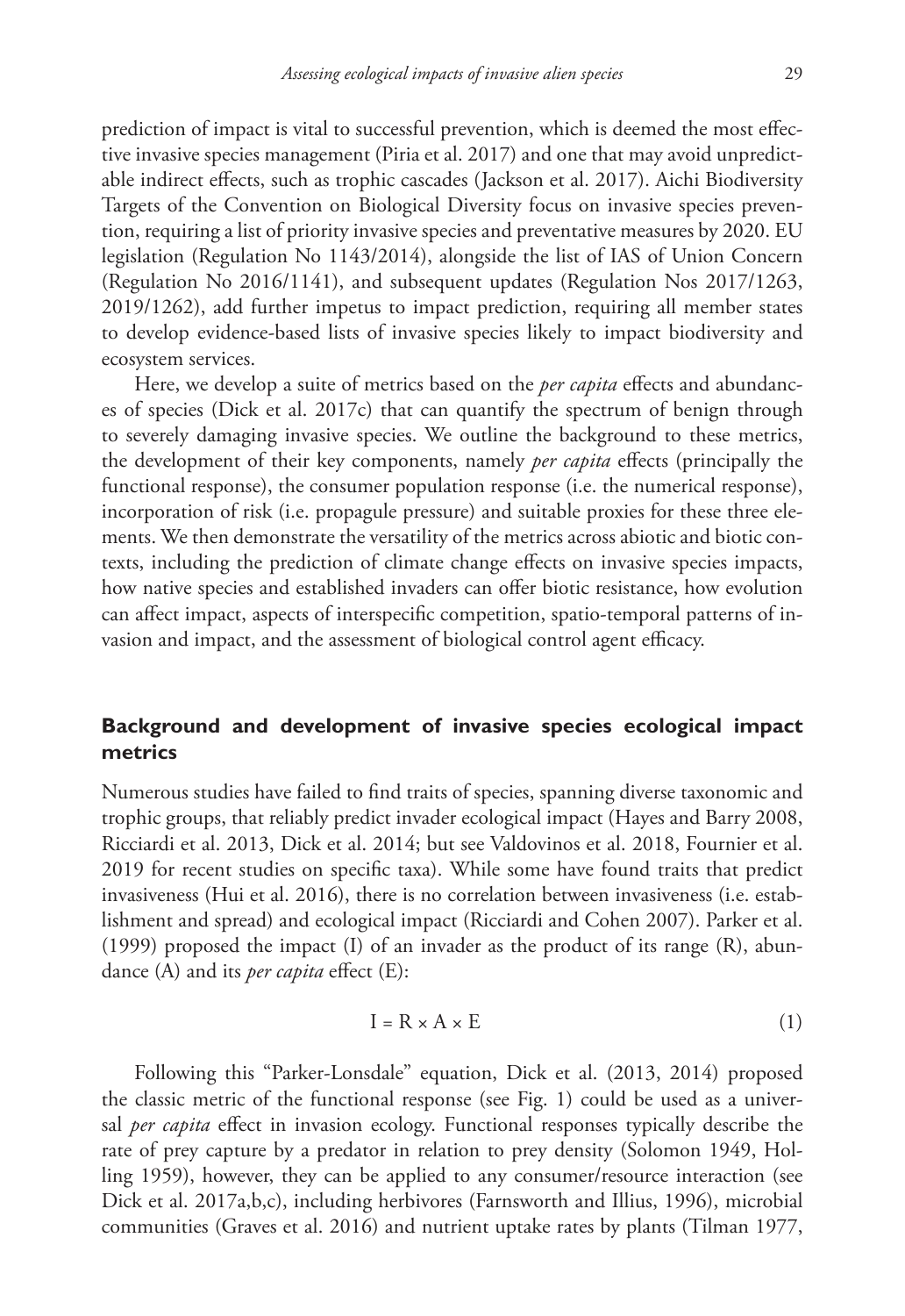

Figure 1. Type I, II and III functional responses and hypothetical invader/native comparisons (see Dick et al. 2014).

Rossiter-Rachor 2009). Indeed, the concept of functional responses in plants was the basis of the "functional resource-utilisation responses" proposed by Tilman (1977). By focusing on resource sequestration rate, functional responses quantify the strength of primary ecological interactions exhibited by any species, and hence can potentially unify invasion ecology across trophic and taxonomic groups (Dick et al. 2017a,b). Indeed, resource acquisition is at the core of the majority of longstanding hypotheses in invasion ecology (Catford et al. 2009, Ricciardi et al. 2013).

Comparing the functional responses of native and invader consumers can highlight differences in the strength of consumer/resource interactions (Fig. 1), with implications for population stability of the prey or other resources (Holling 1959, Dick et al. 2014). Type I functional responses are typical of filter feeders (Jeschke et al. 2004) with a directly proportional increase in resource consumption with availability; Type II responses are hyperbolic and inversely density-dependent; and Type III responses are sigmoidal, with low consumption at low resource densities. Type II responses may have a destabilising effect due to high proportional resource consumption at low resource densities, while Type III responses may have a stabilising effect due to low proportional consumption at low resource densities (Dick et al. 2014). Type III may arise when consumers switch to more abundant resources (Van Leeuwen et al. 2007) or when habitat complexity offers refuge for prey (Alexander et al. 2012).

The comparative functional response approach (Fig. 1), whereby the impacts of invasive species are compared with analogous native species as eco-evolutionary baselines (Dick et al. 2017c), have proved a reliable tool for explaining the ecological effects of existing invasive species and predicting the impacts of new, emerging and indeed potential future invaders under a wealth of different contexts (Dick et al. 2014, 2017a, b, c, Crookes et al. 2018, Howard et al. 2018, Hoxha et al. 2018). Such contexts include dissolved oxygen levels (Laverty et al. 2015a), habitat complexity (Wasserman et al. 2016), temperature regimes (Zamani et al. 2006), water chemistry gradients (Kestrup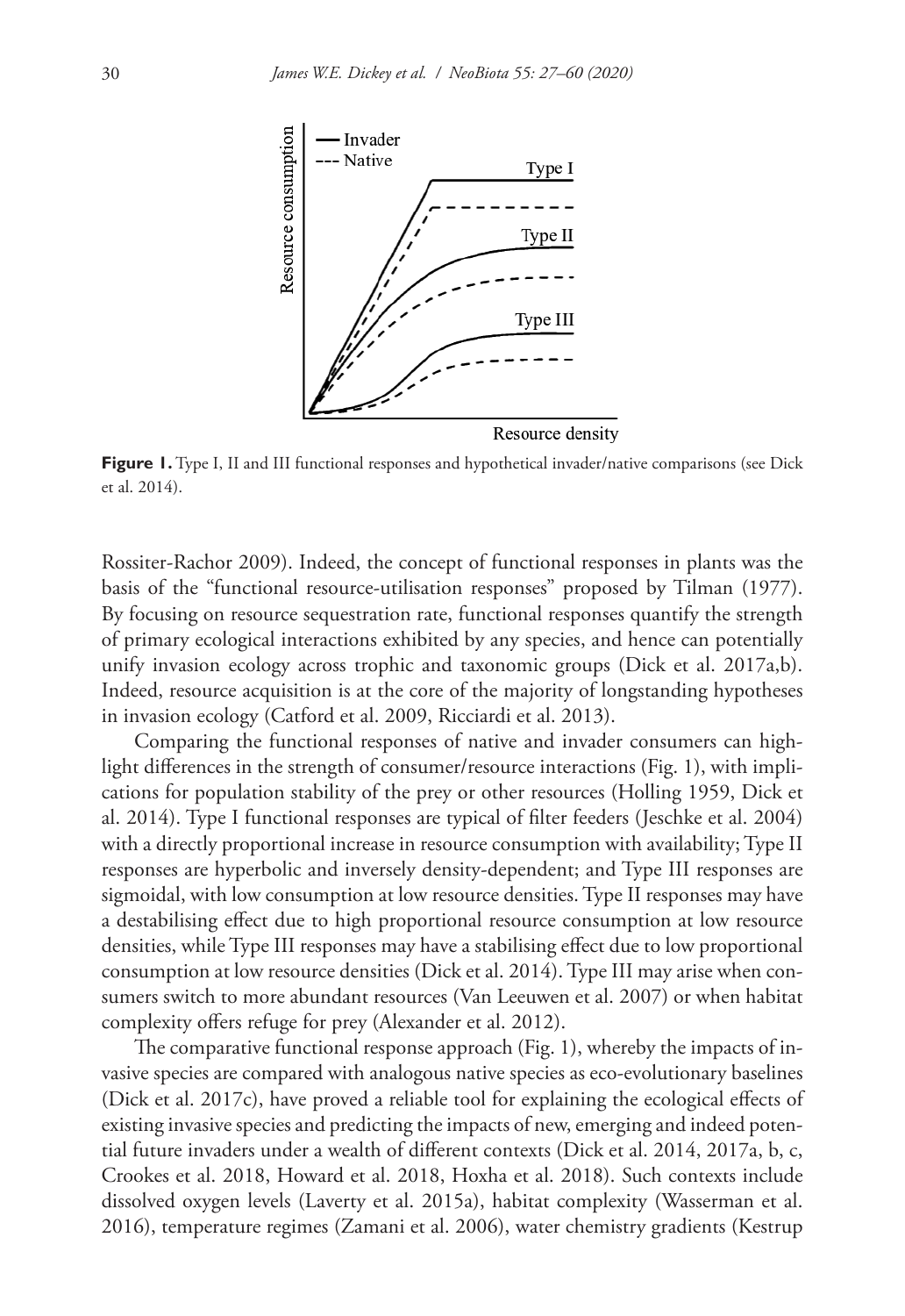et al. 2011), higher order predators (Barrios-O'Neill et al. 2014) and parasites (Laverty et al. 2017b). Such studies are not limited to the laboratory either, with numerous examples of functional responses estimated from field studies (Goss-Custard et al. 2006, Smout et al. 2014). Further, Penk et al. (2017) illustrated the utility of this approach, providing a framework for its application across a range of novel organisms. Finally, the comparative functional response approach can be applied to asking which of several actual or potential invaders will have more or less impact, with several studies indicating that higher functional responses (i.e. maximum feeding rates) do indeed predict higher ecological impact. For example, the killer shrimp (*Dikerogammarus villosus*) has consistently higher maximum feeding rates than the less ecologically damaging demon shrimp (*Dikerogammarus haemobaphes*: Bovy et al., 2014), with a similar effect being

noted for the invasive golden apple snail relative to other introduced snails (Xu et al. 2016). With regards to plants, it is notable that resource utilization curves, which are essentially functional responses, can be used comparatively to understand the dynamics of plant invasions (e.g. Rossiter-Rachor et al. 2009). Most recently, the utility of determining functional responses of multiple populations of the same invasive species was shown by Howard et al. (2018) and Boets et al. (2019), with functional responses derived within and between geographical populations tracking actual impacts in the field. Further, a recent study of multiple populations of the invasive crayfish *Faxonius limosus* shows context-dependencies of functional response parameters (Grimm et al. 2020), and the authors caution that risk assessments of invasive species should, where possible, be based on multiple population estimates of functional responses. This recognition of population level as opposed to species level differences is now a burgeoning question and we encourage more research in this area.

Although the comparative functional response approach has been successful in characterising ecologically damaging invasive species by itself (e.g. Dick et al. 2013, Alexander et al. 2014, Dick et al. 2014, 2017a,b,c), it may provide limited quantification of total ecological impact as the functional response is only one of the three components of the aforementioned Parker-Lonsdale equation (Eq. 1: Parker et al. 1999). Since "range" is dependent on time since invasion, and is not necessarily a species characteristic (Kumschick et al. 2013), the ecological impact of a species can be viewed as a function of its *per capita* effects and some measure of the number of individuals involved (Dick et al. 2017c, Pearse et al. 2019). The latter is often measured as the consumer population numerical response, but often more simply as consumer abundance (Dick et al. 2017c). Assessment of both functional response and numerical response (or proxies) is crucial. For example, Fig. 2 illustrates that high ecological impact will result when both the functional and numerical responses of an invader are high, but impact may also result when a few individuals demonstrate particularly high functional responses, or when the functional responses of invaders are similar to natives but invader numerical response is very high. Note also from Fig. 2 that high invader numerical responses alone do not necessarily equate to high, or indeed any noticeable impact if there are low levels of inter-specific interactions, or no detectable interaction (see Dick et al. 2017c; Fig. 2). Indeed, this method proposes that relatively low functional and/or numerical responses can be used to identify low impact or relatively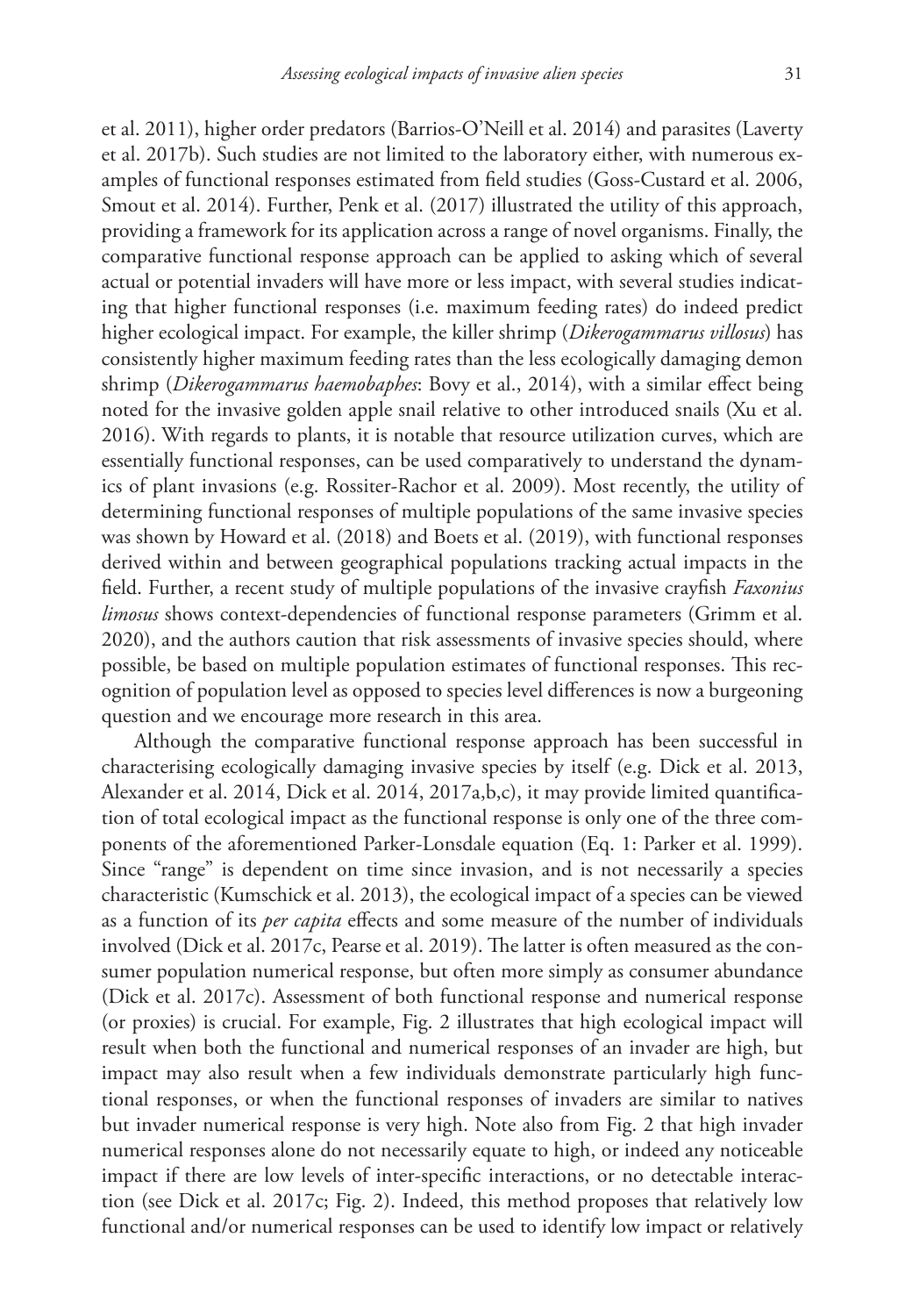

**Figure 2.** Ecological impact heat map of the combination of functional and numerical responses of invasive species compared to trophically analogous equivalents, with ecological impact increasing from bottom left to top right (see text for details).

benign invaders (Fig. 2). Here, we thus propose that Relative Impact Potential (RIP, see below), which incorporates functional responses and numerical responses into a ratio for invader and native analogues, offers a way to identify the range of impacts of invasive species illustrated in Fig. 2.

# **The Relative Impact Potential metric for quantification of invasive species ecological impacts**

The combination of functional and numerical responses is consistent with the idea of the total response (TR) of a consumer (Holling 1959):

$$
TR = FR \times NR \tag{2}
$$

Unlike the functional response, the rather nebulous numerical response has proven difficult to derive due, for example, to time lags in consumer population responses (see Dick et al. 2017c, Laverty et al. 2017a), resulting in the need for more simplistic and pragmatic proxies for the numerical response that capture consumer reproduction, aggregation and resource assimilation (Dick et al. 2017c). Consequently, Dick et al. (2017c) proposed that the "Impact Potential" (IP) of an invader can be represented as the product of the functional response (FR) and a chosen proxy for the numerical response (NR<sub>proxy</sub>), such as field abundance/density (AB: see Dick et al. 2017c, Laverty et al. 2017a), giving an equation that blends Eq.1 and Eq. 2:

$$
IP = FR \times NR_{\text{proxy}}
$$
 (3)

e.g.

$$
IP = FR \times AB \tag{4}
$$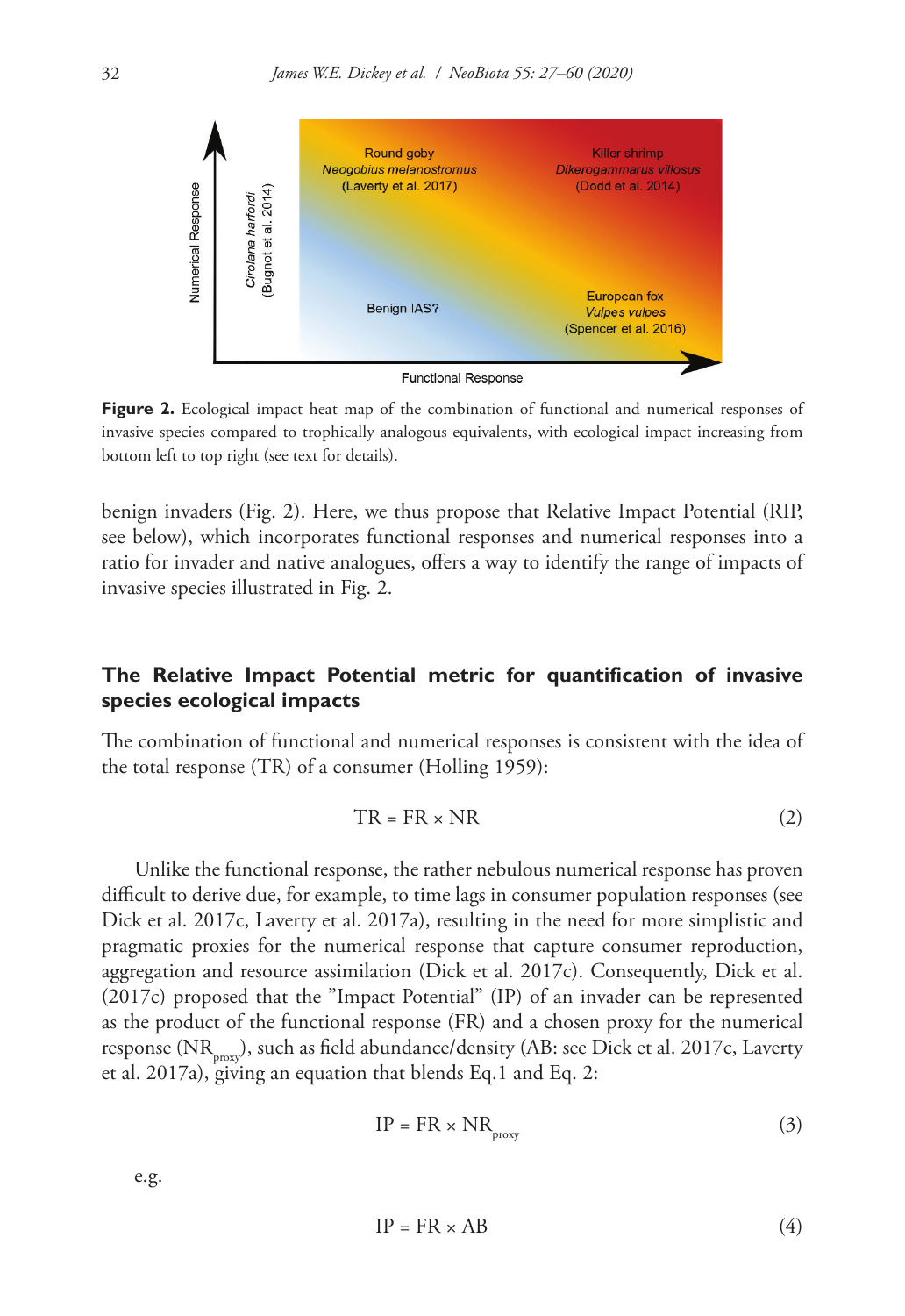An IP value by itself offers limited insight, but we relate the IP of an invasive species to the IP of a trophically analogous native (the baseline, or co-evolved relationship), giving the "Relative Impact Potential" of the invader (henceforth, RIP) as:

$$
RIP = \left(\frac{FR \text{ invader}}{FR \text{ native}}\right) \times \left(\frac{NR \text{ proxy of invader}}{NR \text{ proxy of native}}\right) \tag{5}
$$

In Eq. 5, the functional response may be the maximum feeding rate, that is, the curve asymptote, or 1/*h* (where *h* is the handling time parameter: Dick et al. 2017c), or, where this is not possible, the consumer feeding rate with an over-abundance of resource supply. However, the latter will lack the benefits of the functional response method, which gives the extrapolated maximum feeding rate (1/*h*) and resolution of potentially destabilising Type II versus stabilising Type III functional responses (see Fig. 1). When the resulting RIP value is < 1, this predicts the invader will have less impact than the trophically analogous native; when  $RIP = 1$ , we predict invader impact no different from that of the native; and when RIP is > 1, we predict the invader will have a greater impact than the native (Dick et al. 2017c). The native comparator thus allows the degree of ecological impact of the invader to emerge, and RIP values do indeed correlate positively with actual ecological impacts of invasive species in the field (Dick et al. 2017c, Laverty et al. 2017a, Kemp et al. 2018). The choice of native comparator(s) can be guided by assessment of those native species that are trophically similar to the invader and found in the invader's new range, with multiple native comparators useful if available (see Dick et al. 2017c). For example, comparing invasive *Dikerogammarus villosus* with both *Gammarus pulex* and *G. duebeni celticus* gives coverage of almost all of the UK/Ireland and many European mainland freshwaters (Bollache et al. 2008), and Rossiter-Rachor et al. (2009) successfully compared the invasive gamba grass with two locally abundant and analogous native grasses.

RIP lends itself to data collection by experiment and/or survey, or information from already available/published results. Single estimates of the functional response and the numerical response proxy may be used in the RIP equation; alternatively, means, standard errors, variances, standard deviations or confidence intervals can allow the incorporation of uncertainty into RIP. To do this, it is assumed that the observed functional response and numerical response proxy are samples from underlying distributions of values (see Dick et al. 2017c). With both measures being positive, a log-normal form for both underlying distributions is used, giving the probability density function (pdf) for the RIP measure given the four input pdfs (two numerators, two denominators):

$$
f(RIP) = \left(\frac{f(FR \text{ invader})}{f(FR \text{ native})}\right) \times \left(\frac{f(NR \text{ proxy of invader})}{f(NR \text{ proxy of native})}\right)
$$
 (6)

where  $f()$  = the pdf.

As an example, we have functional responses for the Ponto-Caspian invasive amphipod *D. villosus* (killer shrimp) and the native analogue *G. duebeni* towards *Asellus*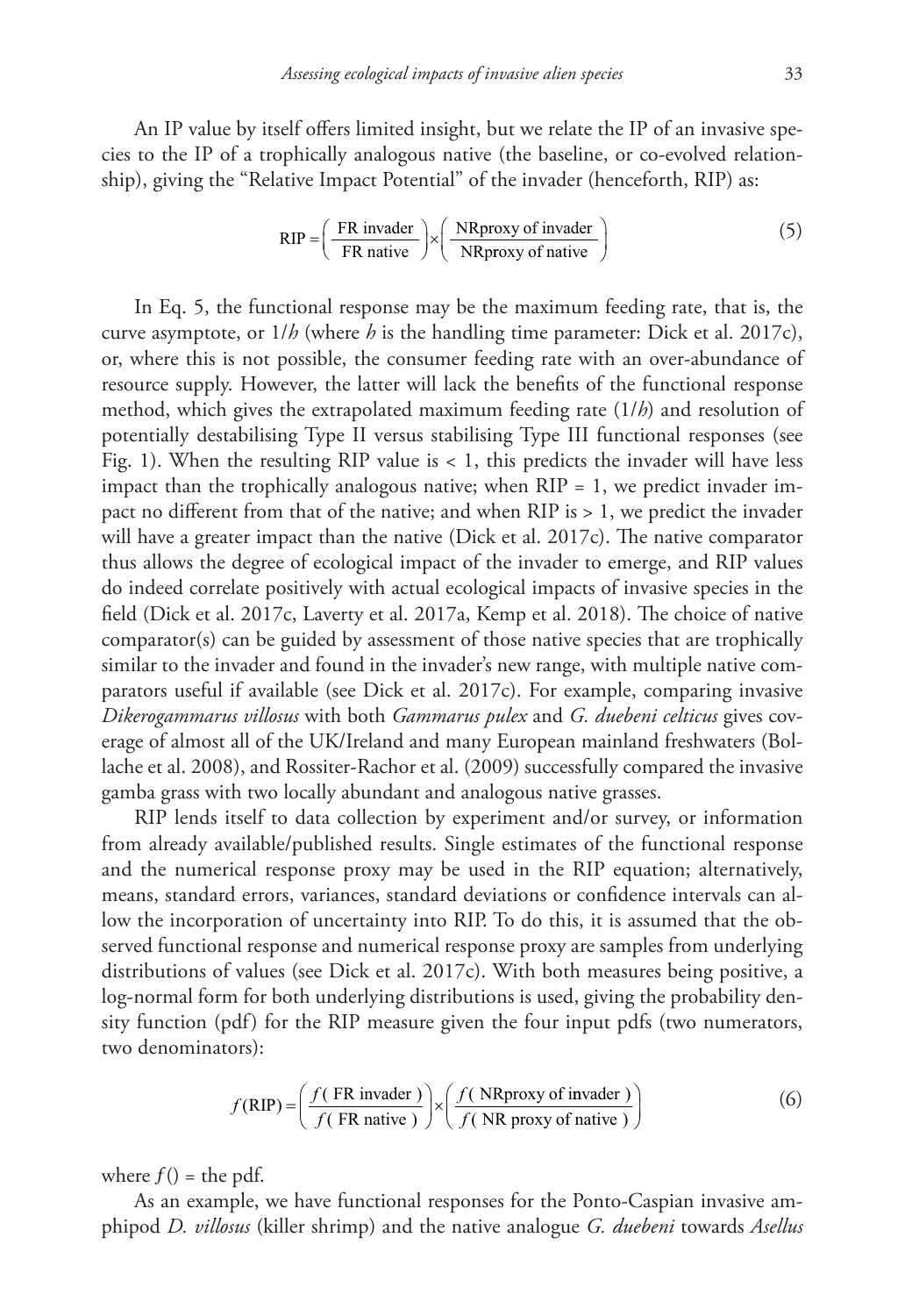*aquaticus* prey (Bollache et al. 2008). Abundances were taken from Berezina & Duris (2008) and Dick (1996) respectively, giving RIP as:

$$
RIP = \left(\frac{FR \ D. villoss}{FR \ G. \ duebeni}\right) \times \left(\frac{AB \ D. villoss}{AB \ G. \ duebeni}\right) = \left(\frac{22}{16}\right) \times \left(\frac{230.5}{31.6}\right) = 10.03
$$

We can then use the pdf,  $f(RIP)$ , and report RIP and the confidence intervals (80% and 60%) and the probability that RIP is greater than 1, or any other figure (e.g. >10; see Dick et al. 2017c). By using the means and SDs from the worked example above [i.e. mean  $(SD) = 22(3.5), 230.5(23.3), 16(1.7), 31.6(5.4)$ ], we get:

$$
f(RIP) = \left(\frac{f(FR \ D.villoss)}{f(FR \ G.duebeni)}\right) \times \left(\frac{f(AB \ D.villoss)}{f(AB \ G.duebeni)}\right)
$$
  
 
$$
RIP = 10.44 \left(\begin{array}{c} 80\%CI = 4.36 - 51.8\\ 60\%CI = 7.98 - 12.7\\ PRIP > 1 = 100\%\\ PRIP > 10 = 50.8\% \end{array}\right)
$$

The result can also be visualised using "RIP biplots", with maximum feeding rate on the x-axis, and the numerical response proxy on the y-axis (e.g. Laverty et al. 2017b; Cuthbert et al. 2018b, c). Using an example from Laverty et al. (2017a; Fig. 3), scanning diagonally from the origin to the top right of the plot, the invasive top mouth gudgeon *Pseudorasbora parva* has a greater ecological impact than the native bitterling *Rhodeus amarus*. Here, the numerical response proxy is fish field abundance but alternatives may be available (see below).

The other classic functional response parameter "*a*", the attack rate, is an alternative to the maximum feeding rate. This quantifies the initial gradient of the functional response curve, and gives insights into the critical impact a consumer exerts at low resource densities (Dick et al. 2014). Cuthbert et al. (2018c) show the consistency of the maximum feeding rate and attack rate as functional response measures for two copepod species, *Macrocyclops albidus* and *Megacyclops viridis*, at three different temperatures. However, Dickey et al. (2018) reveal a noticeable difference between these two metrics for two turtle species, with *Trachemys scripta troostii* demonstrating a high maximum feeding rate but a low attack rate, and *Kinosternon subrubrum* demonstrating the reverse. However, a solution to the dilemma of whether to use *a* or *h* has emerged, with the unified metric of FRR, the Functional Response Ratio, which is simply *a/h* (Cuthbert et al. 2019).

There may be difficulties in determining functional and numerical responses, for example, practicalities surrounding consumer and resource supply, or ethical issues. Hence, we now review proxies for both.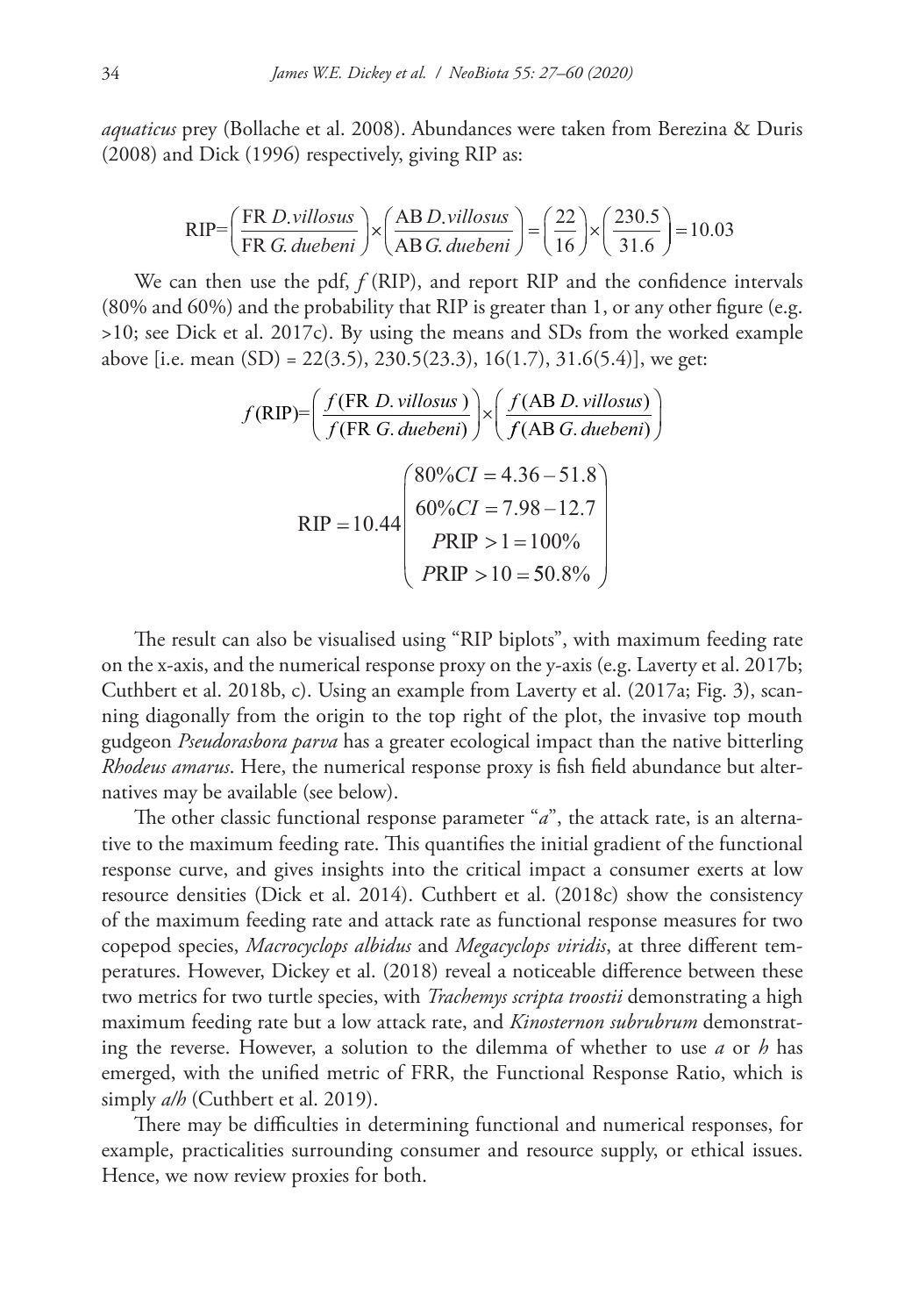

**Figure 3.** RIP biplot from Laverty et al. (2017a): invasive top mouth gudgeon *Pseudorasbora parva* (red and orange circles representing prey type 1 and 2 respectively), has a greater ecological impact than the native bitterling *Rhodeus amarus* (blue, prey type 1, and green, prey type 2, squares).

## **Choosing appropriate functional response proxies**

In some situations (e.g. large-bodied species in the wild) functional response experiments may prove difficult. For example, the functional responses of deer species are poorly described (but see Illius et al. 2002), but there are proxies in the literature, such as absolute daily intake rate (e.g. Newman et al. 1998). Intake per metabolic body mass ( $kg^{0.75}$ ) is a proxy (Drożdż 1979) that allows comparison of trophic analogues differing in body size (e.g. Reeves' muntjac, *Muntiacus reevesi*, versus native British deer species). For plants (e.g. Rossiter-Rachor et al. 2009), there are a number of metrics from resource uptake curves that are analogous to functional response metrics, such as  $V_{\text{max}}$  (maximum uptake rate over time) and  $K_{\text{max}}$  (substrate concentration at 50% maximum uptake rate).

As per Dick et al. (2017c), offering an over-abundance of a resource in experiments could suffice as a functional response proxy, however, highly informative aspects such as curve type will not then be available (see Fig. 1) and such an over-abundance may lead to unrealistically high consumption rates. On the other hand, low consumption rates can emerge from gregarious prey defence behaviours (e.g. the postulated Type IV functional response: Jeschke and Tollrian 2000). Consequently, where possible, we strongly recommend performing full functional response experiments/surveys, with a range of resource availability, to maximise information.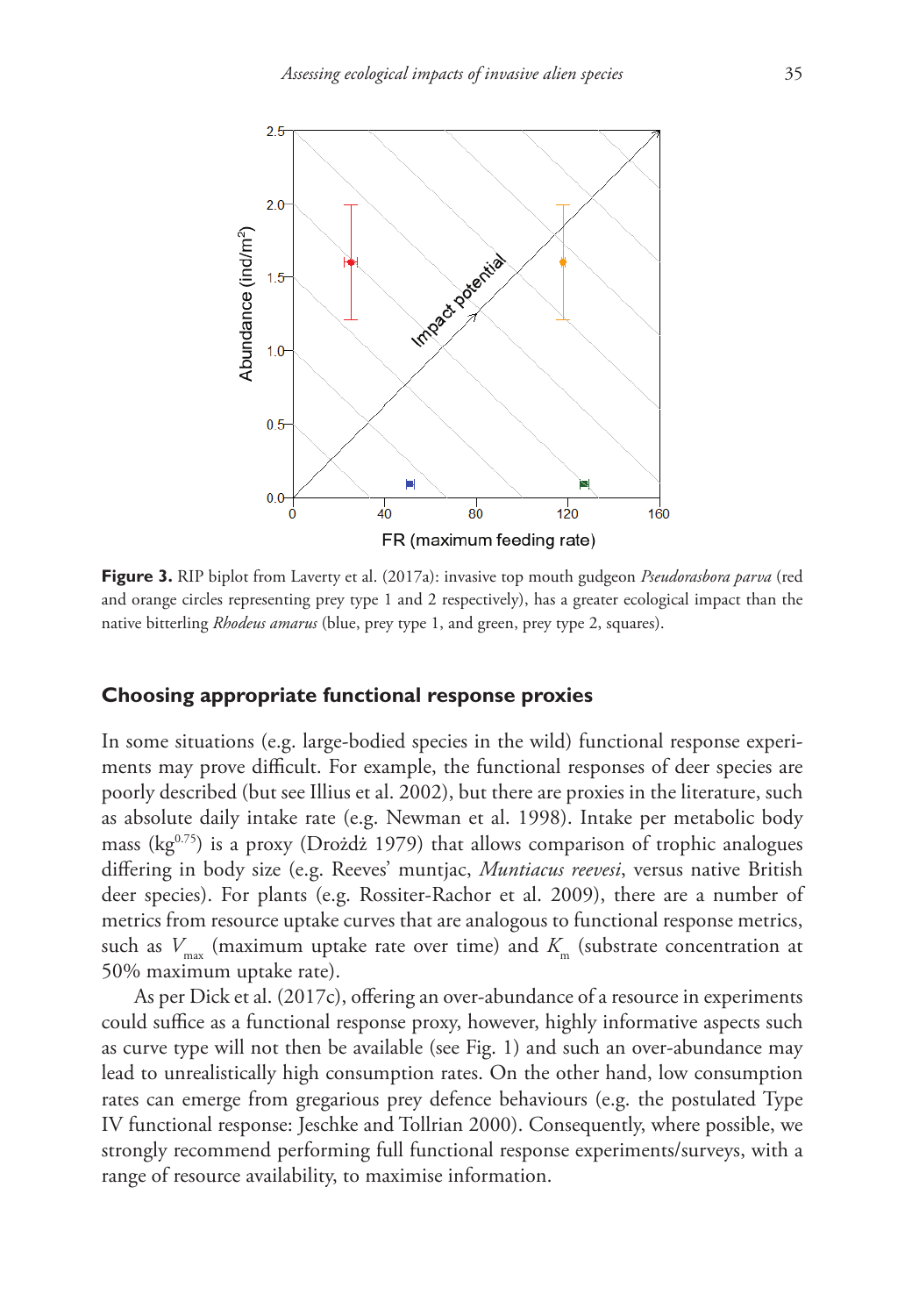## **Choosing appropriate numerical response proxies**

Population abundance/density are backed theoretically and in practice as suitable proxies for the numerical response (Dick et al. 2017c, Laverty et al. 2017a). These can be derived in numerous ways, such as through monitoring programmes, and from estimates of consumer densities from non-native ranges. In most cases, relative abundance is a sufficient proxy, with the effort required to determine absolute abundance often better spent on extra sampling (Hayes et al. 2007). One example of a fisheries technique directly proportional to abundance is Catch Per Unit Effort (CPUE; Maunder and Langley 2004), and there are numerous other techniques for estimating abundance and density for both open and closed populations (e.g. Seber 1986, Hayes et al. 2007; Suppl. material 1: Table S1).

Where abundance/density data are not suitable, for example, due to large body size differences among species, biomass is a suitable proxy. For example, the invasive sharptooth catfish *Clarias gariepinus* reaches lengths of 148 cm (Clay 1984), whereas the native trophic analogue river goby, *Glossogobius callidus*, reaches only 12 cm (Greenwood 1994, Alexander et al. 2014). The benefit of using biomass instead of abundance for this example is demonstrated in Fig. 4, which gives a more realistic demonstration of impact for *C. gariepinus*. Further, for plant numerical response proxies, estimates of individuals per unit area proved useful in calculating RIP values for invasive gamba grass in comparison to native grass species (Dick et al. 2017c), and other measures such as biomass and percentage coverage could be utilised.



**Figure 4.** Comparison of impact derived from use of Catch Per Unit Effort and biomass, whereby CPUE gives a misleading impact assessment of the extralimital predator. CPUE data were taken from Bokhutlo et al. (2016) and Richardson et al. (2006), with unpublished biomass data from O.L.F Weyl taken from Dick et al. (2017c).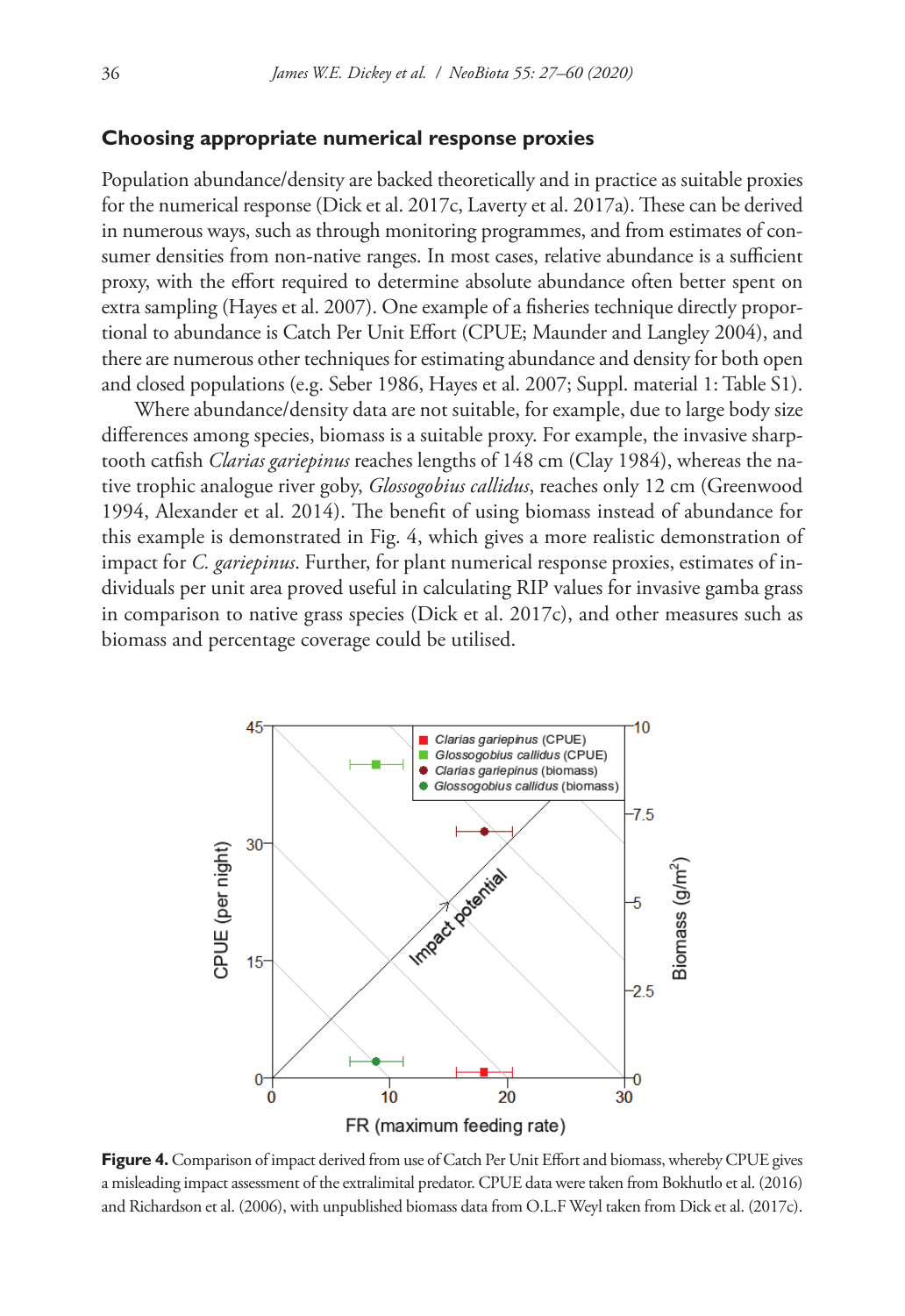Often there is no known invasion history of a species, which will become increasingly common as new source pools of invaders are linked to human transport (Seebens et al. 2018). In such contexts, basing the RIP upon the abundance/density of the species in its native range, where it has co-evolved with natural enemies, could be misleading and it may be more prudent to use numerical response proxies based on other life history traits. For example, fecundity can be a key determinant of invasive species establishment (Grevstad 1999) and persistence (Pöckl 2007). While many highly fecund species never become invaders, and a large number of invaders have low fecundity, fecundity can strongly affect population size (Parvulescu et al. 2015). Thus, fecundity may be a pragmatic proxy for the numerical response (see Cuthbert et al. 2018b, Dickey et al. 2018). For example, in the abundance and fecundity impact biplot for two *Gammarus* species (Fig. 5), the invader *G. pulex* is compared with native *G. duebeni celticus*. We size-matched the two species by using the average size of the native (10–11mm: Hynes 1954), and took the corresponding mean number of eggs for the invader at that size (Hynes 1955). Abundance figures are from Kelly et al. (2006). The resulting biplots are consistent (Fig. 5), with *G. pulex* showing greater impact across both proxies of the numerical response, in line with actual field impacts. We outline further numerical response proxies in Suppl. material 1: Table S1.

![](_page_10_Figure_2.jpeg)

**Figure 5.** Comparing abundance and fecundity as numerical response proxies for the invader amphipod *G. pulex* and native *G. duebeni*. Functional response data taken from Laverty et al. (2015a), abundance taken from Kelly et al. (2006), and fecundity data taken from Hynes (1955).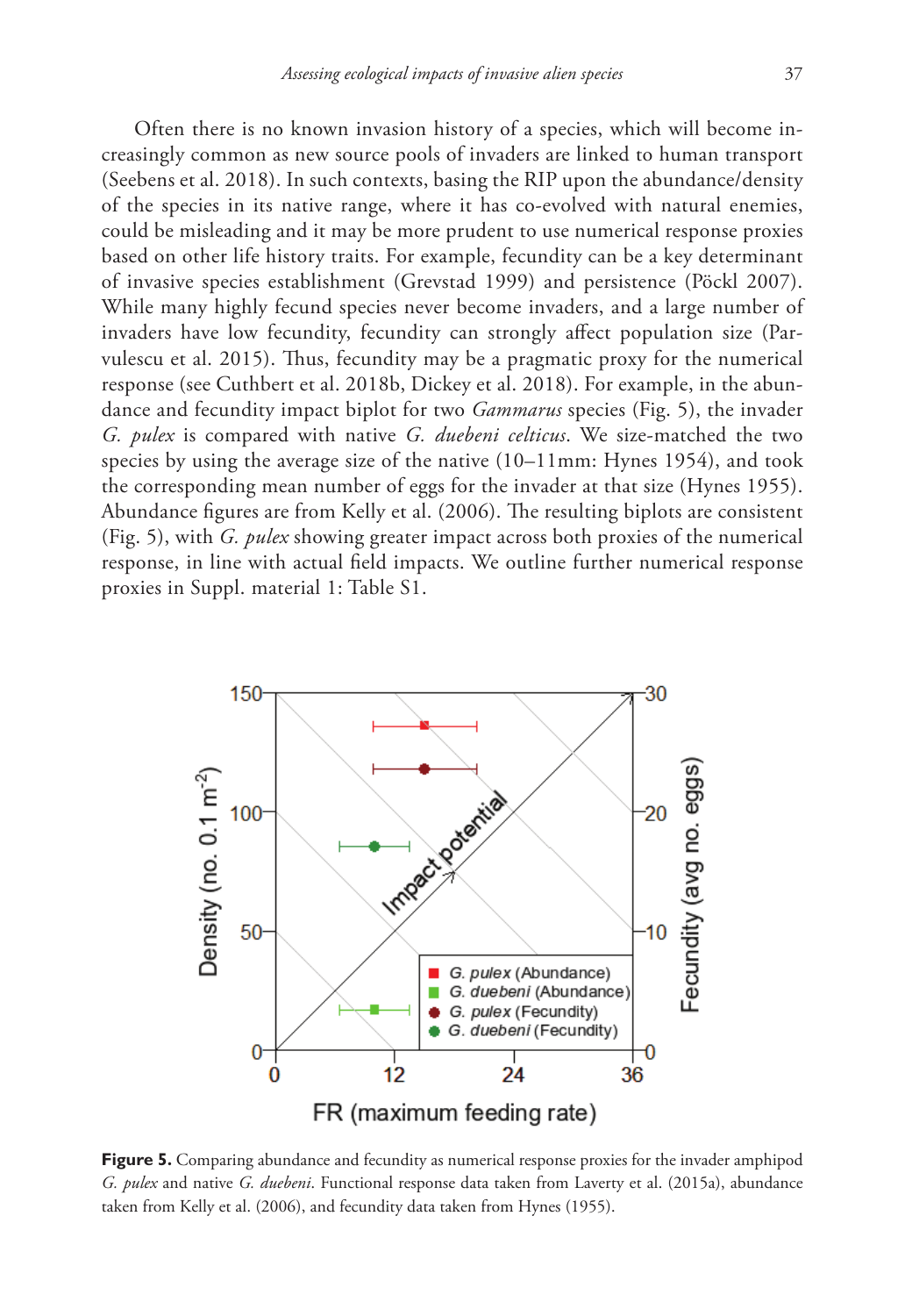# **Incorporating risk into RIP: propagule pressure proxies and Relative Invasion Risk, RIR**

Invasive species success can be heavily dependent on propagule pressure, that is, the number, frequency and viability of individuals introduced (Briski et al. 2012). Management prioritisation thus needs to balance the likely ecological impacts of an invasive species with its risk of arriving, establishing and spreading. Dickey et al. (2018), using terrapins in the pet trade, combined the RIP metric with the multiplier "Pet Propagule Pressure" (PPP) to calculate Invasion Risk (IR: Eq. 7):

$$
IR = FR \times NR \times PPP \tag{7}
$$

PPP took two forms: one assessed availability of the species across 20 pet stores; the other surveyed classified advertisement websites for unwanted pets. Three dimensional triplots (i.e. x-, y- and z-axes) visualise relative invasion risk i.e. RIR (R script available therein). Dickey et al. (2018) also proposed other proxies for propagule pressure, such as live wildlife import and export data (US Law Enforcement Management Information System), and studies assessing survivability in ship ballast water (Gollasch et al. 2000). Surveys that account for the role of horticulture in plant invasions (e.g. Bayón and Vilà 2019) and some invertebrate invasions (Cannon et al. 1999) could also offer valuable proxies of propagule pressure. We therefore propose that combining such proxies of propagule pressure alongside functional and numerical responses offers an effective three-pronged assessment and prioritisation method that assesses overall invasion risk.

## **RIP in predicting invasive species impacts due to climate change**

The past four years have been the hottest on record (2015–2018: NOAA 2019), and such changing environmental conditions will affect the establishment and impact of invading species (Kelley 2014, Iacarella et al. 2015a, Laverty et al. 2017b). Resultant changes in species range, phenology and physiology (see Bellard et al. 2012) may thus influence both functional and numerical responses. For example, temperature often influences functional responses (Englund et al. 2011) in a number of ways, affecting metabolism (especially for ectotherms: Gillooly 2001) and digestion efficiency (Pavasovic et al. 2004). Numerical responses will also be affected with, for example, many reptile species exhibiting temperature dependent sex determination (Laloe et al. 2014). Phenological shifts can also influence food availability and hence growth and abundance (Visser and Both 2005), potentially increasing the impact disparity between native and invader (Lediuk et al. 2014).

We thus propose that, for any invader, the effect of temperature increases (or other abiotic variables) on its ecological impact can be assessed by Eq. 8 as:

$$
RIP = \left(\frac{FR \text{ of invader at high temp}}{FR \text{ of invader at low temp}}\right) \times \left(\frac{AB \text{ of invader at high temp}}{AB \text{ of invader at low temp}}\right) \tag{8}
$$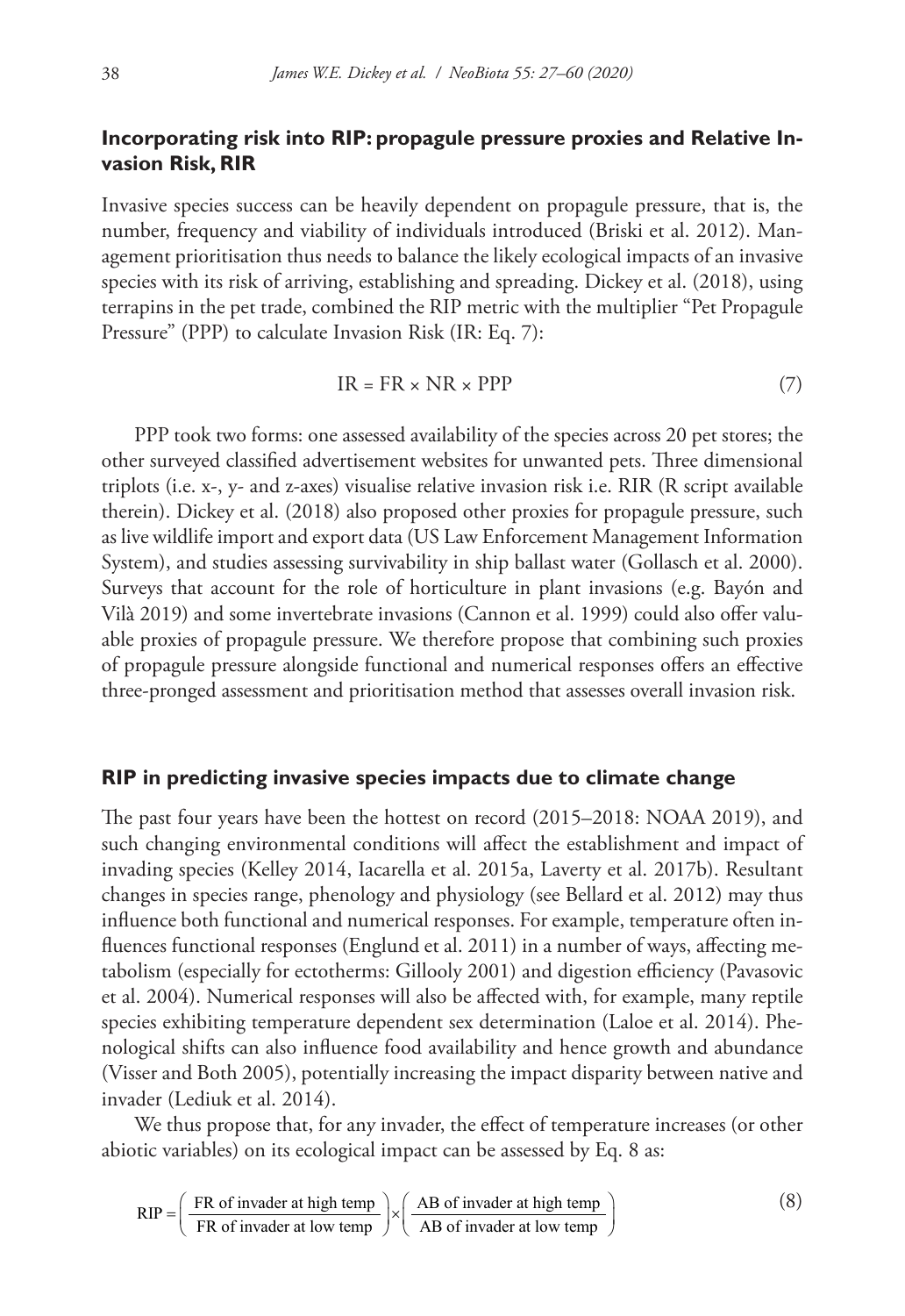where 'high temp' could be the mean environmental temperature projected from climate models. Note that abiotic variables such as temperature may not affect functional response and numerical response proxies linearly (e.g. feeding parameters can show hump-shaped responses to temperature: Englund et al. 2011), and this RIP formula compares snapshots of impact at the study temperatures of choice.

The rate of reproduction of the prey (or other resource e.g. plant growth and reproduction) will also likely be affected by the same temperature rise, thus either decreasing or increasing impact. For example, if reproduction by the prey increases at higher temperatures (e.g. Sutcliffe and Carrick 1981), then impact will be reduced. Alternatively, a prey species already close to its thermal tolerance may be stressed by temperature rise and thus actually reduce its reproductive allocation (Dhillon and Sharma 2009), increasing impact. We thus propose a modifier to Eq. 8 that we call the "Resource Reproductive Qualifier" (RRQ), defined as the reciprocal of the fraction or proportion to which reproduction changes with temperature (or other variable: Eq. 9):

$$
RRQ = 1 / \left( \frac{Reproductive output of prey at the higher temperature}{Reproductive output of prey at the lower temperature} \right)
$$
 (9)

For example, if a prey species doubles its reproductive output at the higher temperature, then this will halve the RIP value as it is multiplied by ½; alternatively, a prey species that halves its reproductive output at a higher temperature will double the RIP value (i.e. multiply RIP by 1/0.5=2). Eq. 8 thus becomes:

$$
RIPq = \left(\frac{FR \text{ of invader at high temp}}{FR \text{ of invader at low temp}}\right) \times \left(\frac{AB \text{ of invader at high temp}}{AB \text{ of invader at low temp}}\right) \times RRQ
$$
 (10)

For example, South et al. (in prep) demonstrate that lionfish *Pterois volitans* exert higher predation upon shrimp *Palaemonetes varians* at 26 °C (max. feeding rate of 8.34  $\pm$  0.65 SE) than at 22 °C (4.34  $\pm$  0.55 SE) and that lionfish have greater abundances at the higher temperature (28.80  $\pm$  1.75 SD ha<sup>-1</sup>: Kulbicki et al. 2012 vs  $21.20 \pm 5.1$  SD ha<sup>-1</sup>: Whitfield et al. 2007), thus:

$$
RIP = \left(\frac{8.34}{4.34}\right) \times \left(\frac{28.8}{21.2}\right) = 2.611
$$

However, their prey is likely to increase in abundance by 5% between the two temperatures, meaning RRQ is:

$$
RRQ = 1 / \left(\frac{1.05}{1}\right) = 0.952
$$

Since more prey means the impact exerted lessens, this leads to a reduced RIP of:

$$
RIPq = 2.611 \times 0.952 = 2.486
$$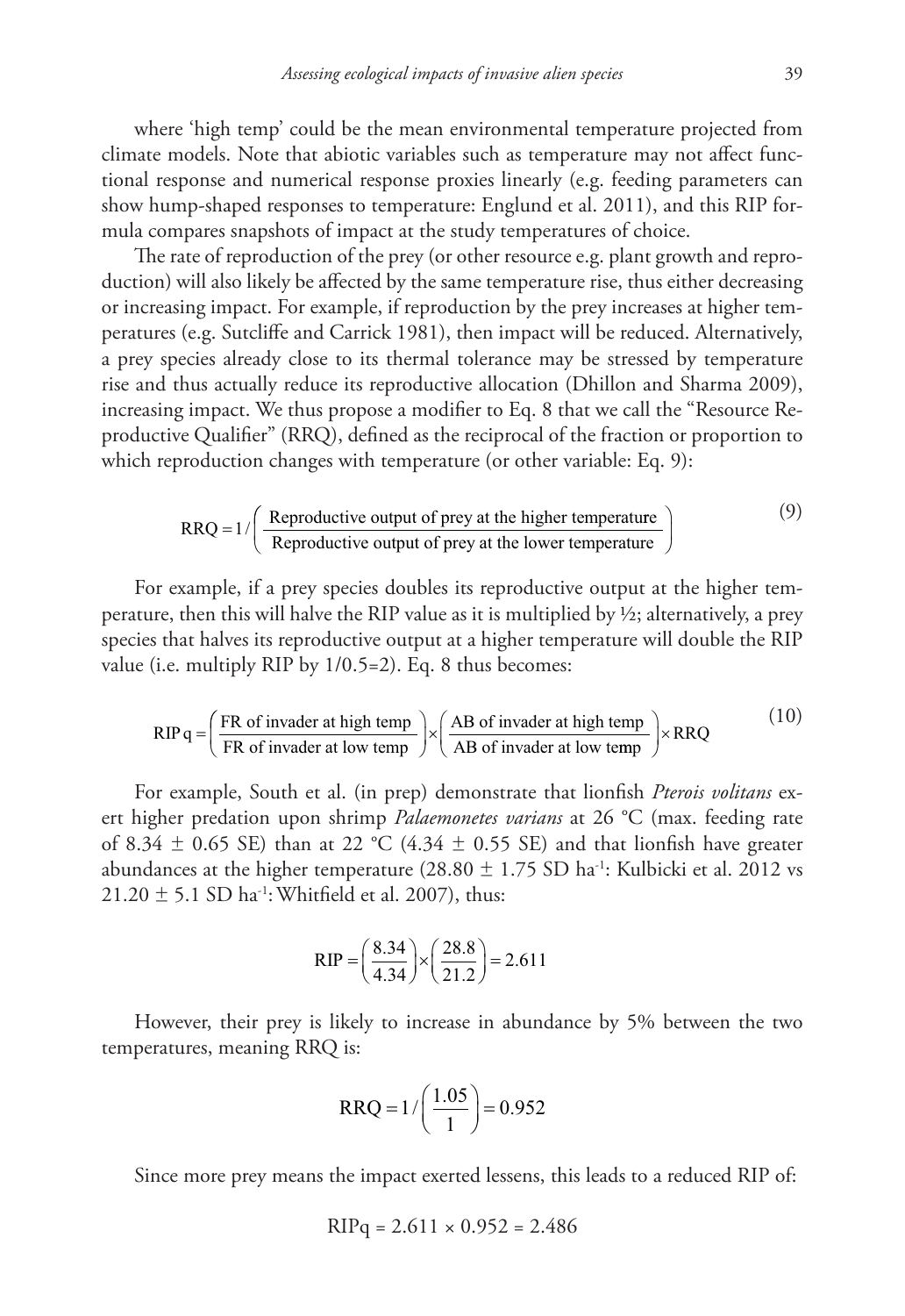However, we can see that the increased prey abundance due to temperature increase does not offset the increased feeding rate and abundance of the predator, leading to maintenance of an RIP value > 1.

RIP can thus be adapted with RRQ to include context dependencies like temperature, but also associated climate change conditions such as ocean acidification (Uthicke et al. 2013) and freshening (Casties et al. 2015), providing new predictive metrics for the vast array of climate change consequences for invasive species impacts.

## **RIP as a measure of biotic resistance**

Functional and numerical responses of resident species towards invasive species may provide biotic resistance (see also Twardochleb et al. 2012, Cuthbert et al. 2018c). For example, high functional responses of native and naturalised *Gammarus* species towards invasive prey *Crangonyx pseudogracilis* explain the field patterns of presence/ absence of the invader (MacNeil et al. 2013, Cuthbert et al. 2018c). Using RIP, we propose here a powerful biotic resistance metric that can: (1) determine which native/ naturalised species exhibit greater biotic resistance; and (2) predict the influence of abiotic factors on the strength of such biotic resistance (br). Thus, to assess which of two resident species better resists an invader:

$$
RIPbr = \left(\frac{FR \text{ of native1}}{FR \text{ of native2}}\right) \times \left(\frac{AB \text{ of native1}}{AB \text{ of native2}}\right) \tag{11}
$$

Taking the functional response data of MacNeil et al. (2013) with non-native *C. pseudogracilis* prey, and the *Gammarus* spp. abundance data of Kelly et al. (2006), the RIPbr for the naturalised *G. pulex* relative to the native *G. duebeni* is:

$$
RIPbr = \left(\frac{FR G. pulse}{FR G. duebeni}\right) \times \left(\frac{AB G. pulse}{AB G. duebeni}\right) = \left(\frac{11.7}{9.1}\right) \times \left(\frac{136}{17}\right) = 10.29
$$

Therefore, resistance to the non-native *C. pseudogracilis* prey by the naturalised *G. pulex* is stronger than by native *G. duebeni* due to higher *per capita* feeding rate and abundance.

One possible issue of using functional response data to infer biotic resistance is the use of a single prey species, unlikely in the wild where alternative prey will occur. We thus suggest functional response experiments feature the target invasive prey and additional native prey, coupled with experiments that explore the other classic ecological concept of prey "switching" or "frequency dependent predation" (Murdoch 1969). Prey switching, or lack thereof, has strong implications for the stability of prey populations and the biotic resistance that predators can exert upon invasive species. For example, Cuthbert et al. (2018c) assessed predation by the native amphipod *G. duebeni celticus* upon native mayfly larvae *Baetis rhodani* and invasive *C. pseudogracilis*. They noted similar Type II destabilising functional responses upon both prey species when offered separately. However, when both prey species were offered simultaneously, the predator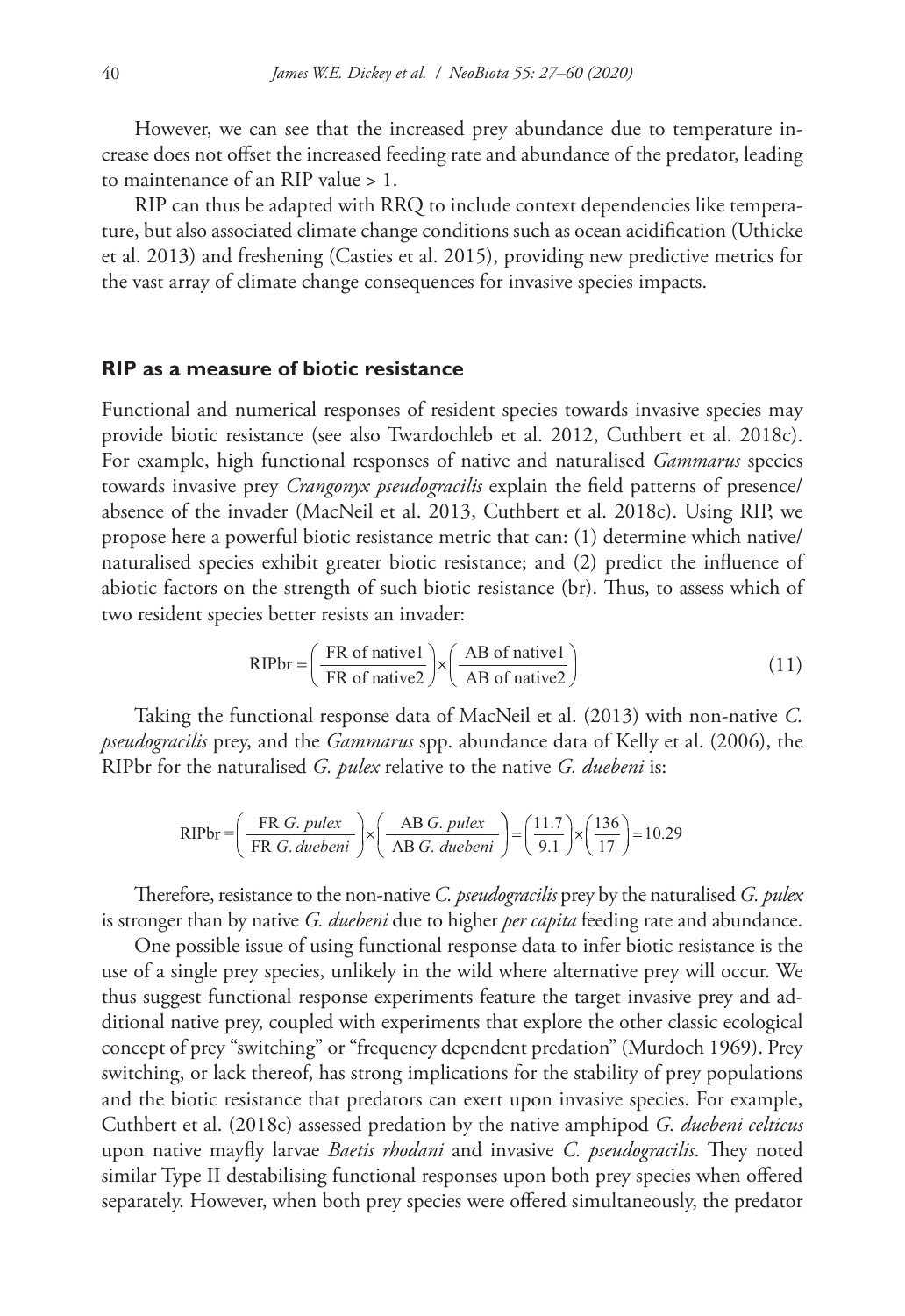did not exhibit prey switching, and instead consumed disproportionately less of the invader, indicating a lack of biotic resistance. This matches field patterns, where the invader successfully colonises diverse communities, counter to the idea that high community diversity leads to high biotic resistance (Howeth 2017, Cuthbert et al. 2018c).

#### **RIP and the effect of evolution on invasive species impact**

There is a notable lack of evolutionary theory for invasive species (Colautti and Lau 2015), but RIP could determine the drivers and consequences of adaptive evolution and thus help long-term decision-making. Siemann and Rogers (2001) highlighted that invasive species in receiving environments may be different from those in native ranges. In addition, Shine (2012) highlighted that differences in traits of a species can be evident when comparing the invasion front and long-colonised areas. Alleles coding for enhanced dispersal, aggression and rapid resource consumption are likely to accumulate within the invasion front, while alleles coding for slower dispersal will be confined in the long-colonised areas (Phillips et al. 2006, Shine 2012). Thus the dispersal process and selection may lead to differences in behaviour that increase impact on native species at invasion fronts (the Invasion Front Hypothesis: Iacarella et al. 2015b). In support of this hypothesis, front line *Hemimysis anomala* have higher attack rates (Iacarella et al. 2015b) and front line *Orconectes limosus* have greater clutch sizes (Parvulescu et al. 2015). Comparing front line and long-established populations with RIP could thus improve invasive species risk assessments by explicitly incorporating spatio-temporal variation in impact. We therefore propose:

$$
RIP = \left(\frac{FR \text{ of frontline pop.}}{FR \text{ of long established pop.}}\right) \times \left(\frac{AB \text{ of frontline pop.}}{AB \text{ of long established pop.}}\right)
$$
 (12)

There are, however, a very limited number of studies of functional and numerical response changes with range expansion, and we can only encourage collection of data to populate Eq. 12 to test these ideas. We discuss other aspects of RIP in spatiotemporal contexts below.

Finally, the use of RIP in the evolutionary context could assist with a still relatively untested conservation technique, genetic backburning (Phillips et al. 2016). This involves moving long-established individuals ahead of the front line individuals, and slowing the progression of the invasion. RIP could test the ecological outcomes of such efforts.

## **Understanding and predicting competition with RIP**

Interspecific competition can reduce the abundances of interacting species and drive species exclusions and coexistence (Connell 1961, Tilman 1977, Schoener 1983, Oyugi et al. 2012). The patterns of resource use by, and the population densities of, inter-

 $(12)$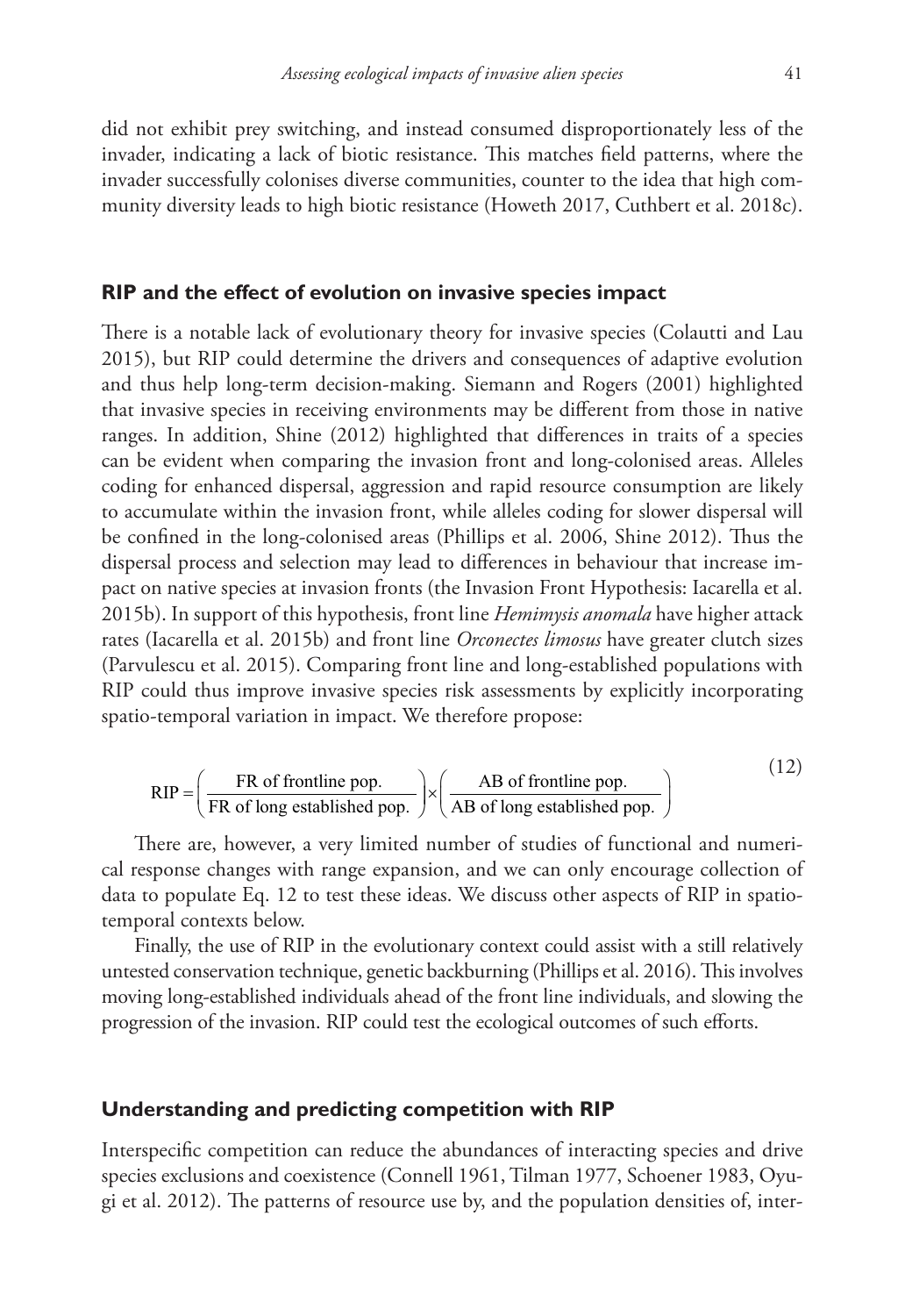acting species determine these outcomes. Hence RIP, by capturing both, could help to elucidate the role of competition in invasions. Tilman (1977) explicitly included the role of "functional resource-utilisation responses" in determining interspecific competition "winners" and "losers", a concept very close to the "functional response" as described by Holling and others. However, Tilman's examples were from plants and referred to competition over abiotic resources (e.g. Tilman 1977, 1982, 2004), while Holling and subsequent animal-focused researchers have viewed functional responses as determining impacts on living resources, especially prey (e.g. Holling 1959, 1966, Schoener 1974). While functional responses are implicit in competition theory (e.g. Abrams 1980), their routine measurement as determinants of interspecific competition outcomes is lacking in the literature, especially for animals. We contend this is due to what we call the "Competition Spectrum" (Fig. 6), whereby the role of differential use of shared and limiting resources in driving interspecific competition varies across trophic and taxonomic groups. In particular, plants compete for resources that are discrete, unique in the sense of not having equivalents (such as nitrogen), meaning that competing species cannot switch to analogous resources (Fig. 6). At the other extreme, a generalist predator has many potential prey items of some energetic and nutritional equivalence, and can switch between prey analogues, such that reduction of one prey item by a competitor (e.g. invader) could lead to little or no effect on interspecific competition (Fig. 6). Further, motility to find and utilise alternative resources increases from left to right in Fig. 6, thus decreasing the utility of functional responses in elucidating competition (i.e. potential competitors can reduce overlap in time and space). Along this spectrum lie, for example, filter feeders that can only utilise certain species/ sizes of resource, with limited switching, and specialist predators that can at least move to new resource-rich areas and have some switching opportunities.

![](_page_15_Figure_2.jpeg)

**Figure 6.** The Competition Spectrum, outlining how differential use of shared and limiting resources drives interspecific competition, with outcomes varying across trophic and taxonomic groups. For example, plants compete for resources lacking equivalents, preventing competing species from switching to analogous resources, while generalist predators have many relatively equivalent potential prey items and the reduction of one prey item by an invader could lead to little or no effect on interspecific competition. We propose that RIP (Relative Impact Potential) will be most useful towards the right, whereas the same metric might better be named RICP (Relative Inter-specific Competitive Potential) to the left.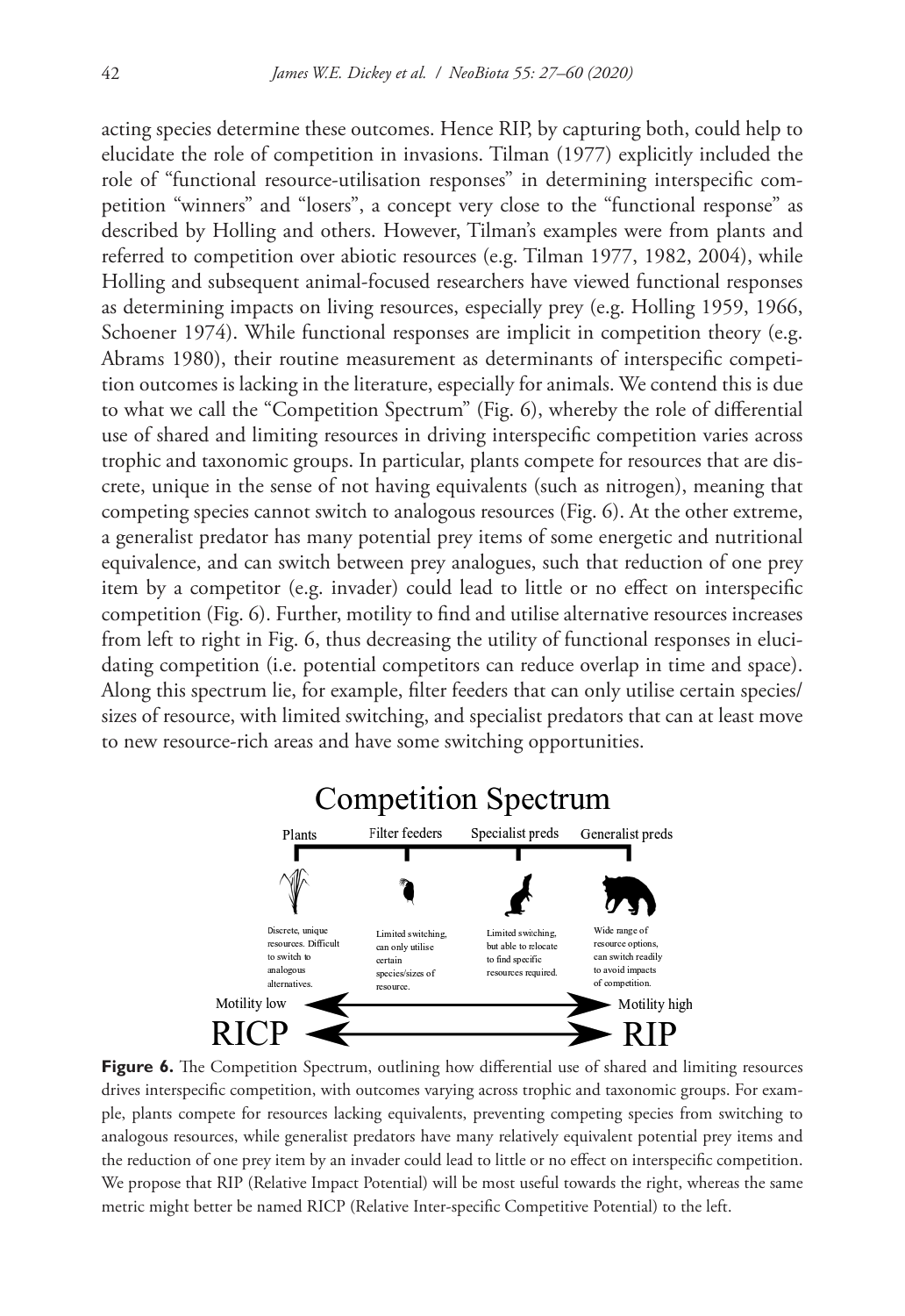This spectrum perhaps explains why animal ecologists have simply not used functional responses in competition studies, while plant ecologists have done so for decades (see also Dick et al. 2017a). On the other hand, plant ecologists have not embraced the use of functional responses to explain and predict the identities of invader plants (but see resource use efficiency concept of Funk and Vitousek 2007); however, as pointed out by Dick (2017a, c), damaging invader plants may be identifiable from their higher maximum "feeding rates" (i.e. nutrient and other non-living resource uptake rates) compared to natives (e.g. Rossiter-Rachor et al. 2009). We propose that RIP as originally developed to assess impact on prey populations will be most useful towards the right of Fig. 6, whereas the same metric might better be named the Relative Interspecific Competitive Potential to the left of Fig. 6. Thus, for example, we could assess the Relative Inter-specific Competitive Potential (RICP) as:

$$
RICP = \left(\frac{FRplant 1}{FRplant 2}\right) \times \left(\frac{ABplant 1}{ABplant 2}\right)
$$
 (13)

For example, using the uptake rates of  $NH<sub>4</sub>^+$  of two grass species, the invasive *Andropogon gayanus* and the native *Eriachne triseta* (Rossiter-Rachor et al. 2009), and taking their respective abundance data from Parr (2010), we find the Relative Interspecific Competitive Potential as:

$$
RICP = \left(\frac{FR \ A. \ gayanus}{FR \ E. \ triseta}\right) \times \left(\frac{AB \ A. \ gayanus}{AB \ E. \ triseta}\right) = \left(\frac{11.6}{4.5}\right) \times \left(\frac{38.3}{5.1}\right) = 19.36
$$

This large RICP value is congruent with the much greater general impact of the invasive species than the native analogue, particularly in terms of out-competing native plants.

Alternatively, it may be that the less commonly used functional response metric of attack rate offers greater insights into competition, since this captures the ability to effectively consume resources at low resource densities, reflective of Tilman's  $R^*$ theory (Tilman 1982). Thus, calculating RIP with attack rates and abundances may better predict the degree of competition between species. We thus propose that Relative Inter-specific Competitive Potential could unify the plant-animal dichotomy in invasion science.

### **Investigating spatio-temporal patterns of invasion using RIP**

RIP as originally formulated assumed complete replacement of the native by the invader, for example, the invasion of *G. pulex* leading to the replacement of *G. duebeni celticus* by intraguild predation (Kelly et al. 2006). However, there are often lag phases between invasive species arriving and exerting impact (Coutts et al. 2018), with further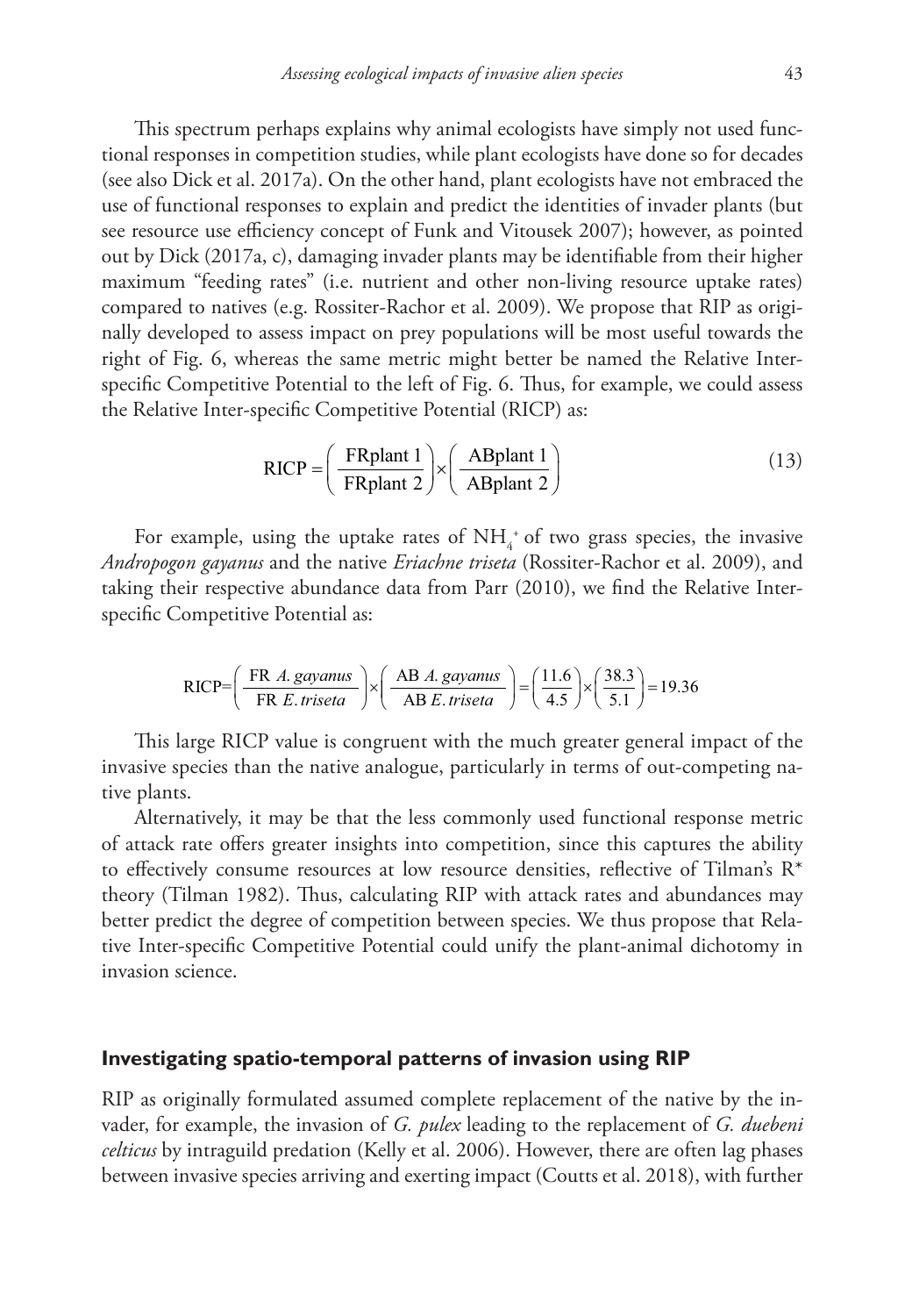![](_page_17_Figure_1.jpeg)

**Figure 7.** Conceptual spatio-temporal patterns of invasion impact across four invasion stages. In Zone 1, the "Pre-invasion" baseline impact is driven by the native species before the invader arrives, and at point "a" the invasion takes place. In Zone 2, additional impact is exerted by the "Arrival" of the invader, that is, impact is driven by invader and native combined, up to a temporary impact peak, which might vary in magnitude, denoted "b1–b3" in Zone 2. Following these peaks, impact declines as the invader replaces the native, with the point of complete "Replacement" denoted "c". In Zone 3, with only the invader now present, the impact level may remain higher than the native species baseline. Further, in Zone 4, after point "e", "Proliferation" of the invader may occur with consequent heightened impact. This scheme does not assume all stages will occur (e.g. partial replacement may persist) but outlines all likely scenarios.

time before total (or partial) species replacement. Hence, we outline four main zones in the fluctuation of invasive species impact potential over the course of an invasion (Fig. 7). In Zone 1 of Fig. 7, the "Pre-invasion" baseline impact is driven solely by the native species, and at point "a" the invasion takes place. In Zone 2, additional impact is exerted by the "Arrival" of the invader, up to a temporary impact peak, which might vary in magnitude, denoted "b1-b3" in Zone 2. Following these peaks, impact declines as the invader replaces the native, with the point of complete "Replacement" denoted "c". In Zone 3, with only the invader now present, the impact level may be higher ("d1"), or similar to  $("d2")$ , or lower than  $("d3")$  the native species baseline. Further, in Zone 4, after point "e", "Proliferation" of the invader may occur with consequent heightened impact. We can quantify the changes in total impact (Zone 2, 3 or 4) against the Zone 1 baseline, giving us Relative Total Impact Potential (RTIP). This is calculated by dividing the total impact potential of the invader and trophically analogous native species by the Pre-invasion baseline impact:

$$
RTIP = \left(\frac{(FRnative \times ABnative) + (FRinvader \times ABinvader)}{(FRnative \times ABnative)}\right)
$$
 (14)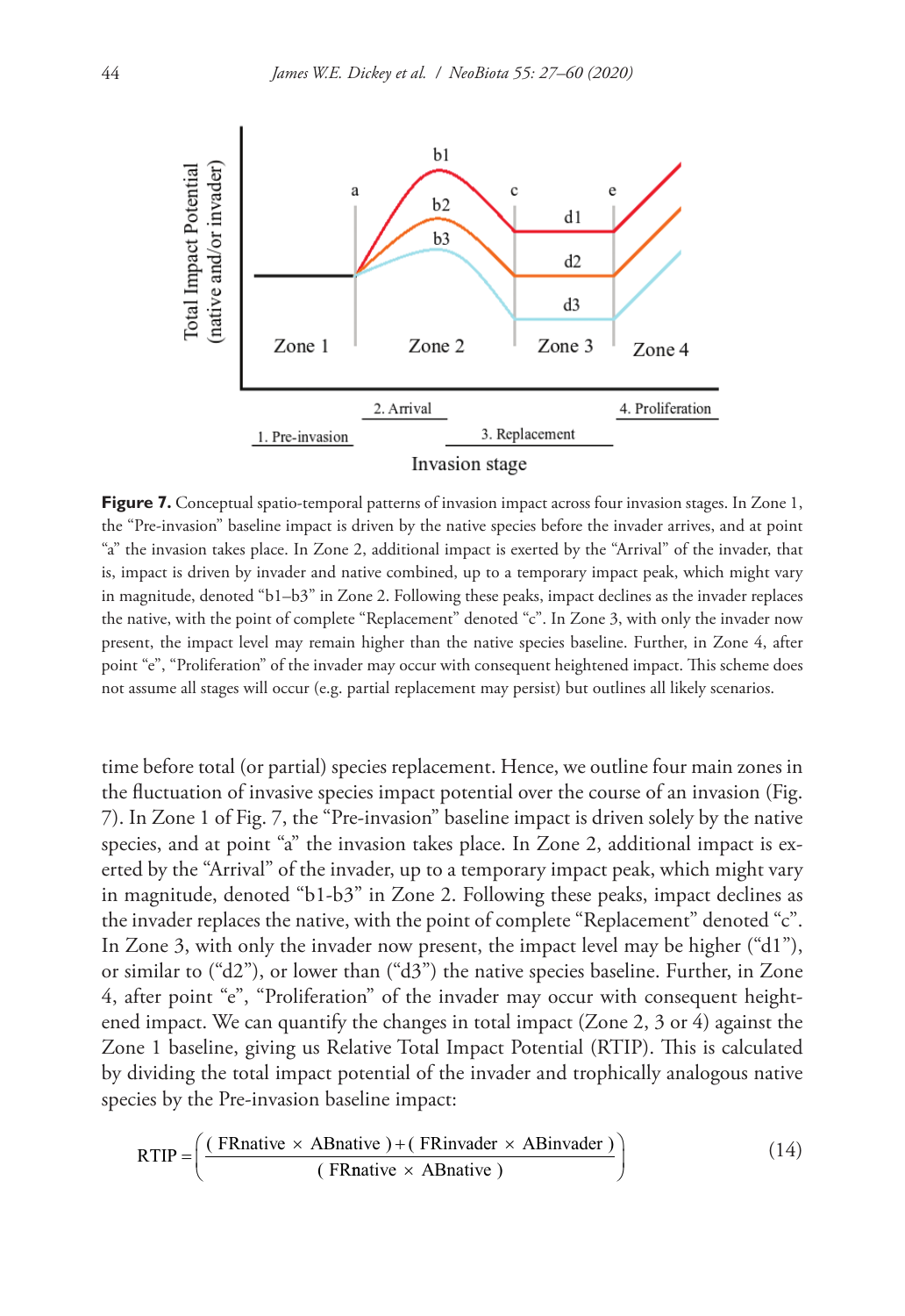In a hypothetical example: **Zone 2 (point b1, native + invader)**

RTIP = 
$$
\left(\frac{(10 \times 100) + (20 \times 200)}{(10 \times 100)}\right) = 5
$$

An alternative scenario could result from one-sided intraguild predation, whereby the invader consumes the native and converts native abundance into its own. In this situation, the presence of the native species may lead to a greater abundance of invader than if the native had been extirpated:

$$
RTIP = \left(\frac{(10 \times 80) + (20 \times 250)}{(10 \times 100)}\right) = 5.8
$$

Most studies fail to account for these potential changing impacts of an invader over time, and while there is a need to study the often acute initial effects of the invader, subsequent effects also need focus (Strayer et al. 2006).

## **RIP application to biological control**

Biocontrol agent selection targeting native or invader pests has commonly examined the functional responses of agents toward target organisms (Van Driesche and Bellows 2011, Cuthbert et al. 2018a,b). However, assessments of functional responses alone have frequently failed to forecast or explain biocontrol agent success in the field due to omission of context dependencies and a disregard for associated numerical responses of agents (Fernández-Arhex and Corley 2003). The application of RIP offers a holistic metric to assess and predict the comparative potential impact of biocontrol agents, denoted Relative Control Potential (Cuthbert et al. 2018b,d). The coupling of *per capita* effects (i.e. functional response) and proxies such as field abundance or fecundity estimates in the Relative Control Potential metric facilitates a rapid assessment of agent potential. Levels of uncertainty can also be projected using the pdf approach (see above), with biplots further enabling the clear illustration of comparative impact potential (Cuthbert et al 2018a,b,c). Moreover, Relative Control Potential can compare the impact of both native and non-native biocontrol agents under differing environmental contexts, reducing the potential for harmful effects commonly associated with 'classical' biocontrol agent releases (Simberloff and Stiling 1996). Non-native biocontrol agents are often unreliable and ecologically damaging (e.g. Azevedo-Santos et al. 2016), yet native analogues that exert similar impact levels may be available and should be preferentially selected. Relative Control Potential (Cuthbert et al. 2018b) is thus proposed as:

$$
RCP = \left(\frac{FR \text{ of agent A}}{FR \text{ of agent B}}\right) \times \left(\frac{NR \text{ proxy of agent A}}{NR \text{ proxy of agent B}}\right) \tag{15}
$$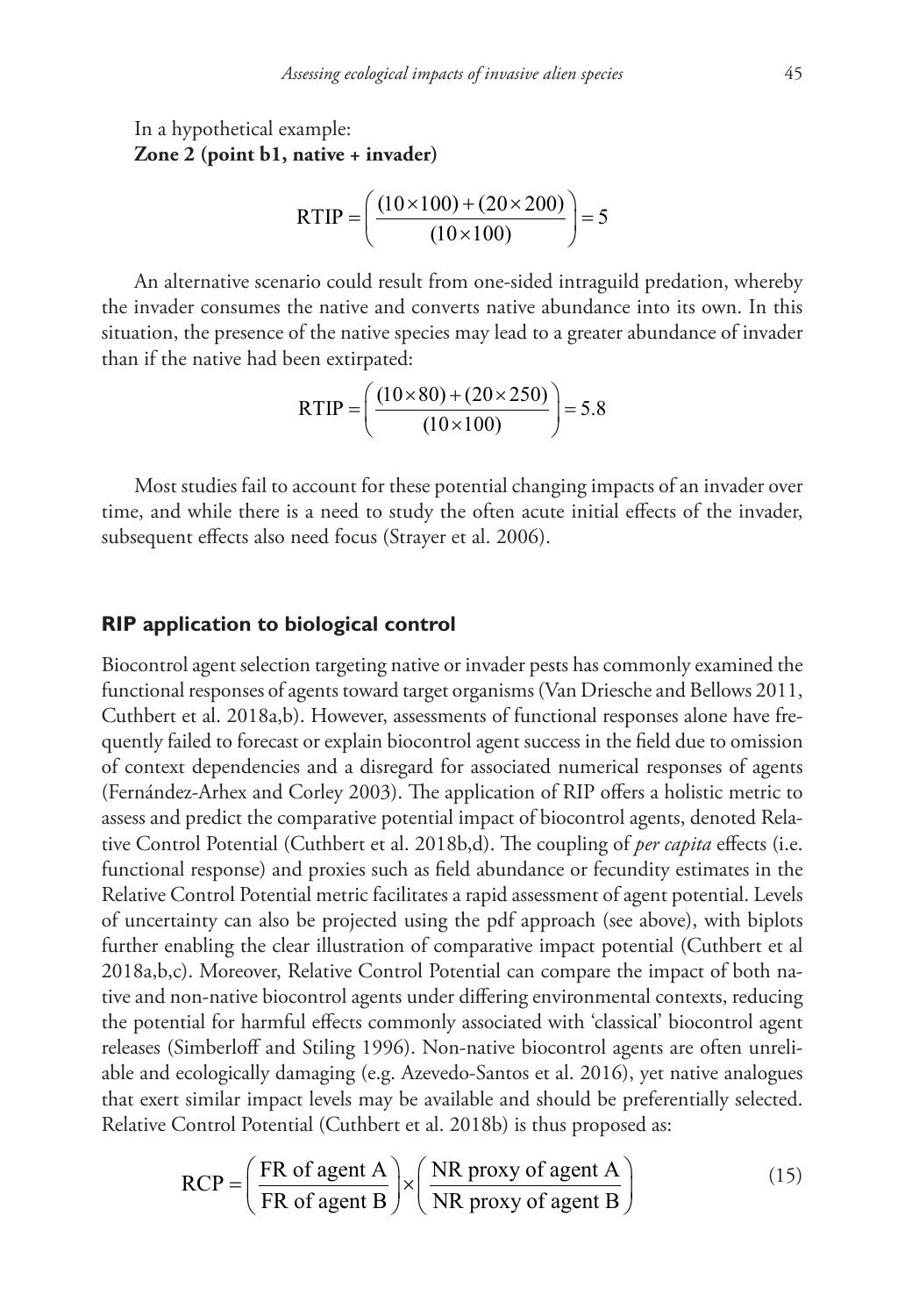Proxy selection for this metric can additionally be adjusted to suit the nature of biocontrol in respect to the method of release. Inoculative agent releases that seek to induce self-sustaining populations from a single introduction may be best to incorporate fecundity estimates, whilst temporary, inundative releases may be better suited to apply a proxy such as agent longevity. For example, Cuthbert et al. (2018b) compared the functional responses of two predatory cyclopoid copepods *Macrocyclops albidus* (agent A) and *Megacyclops viridis* (agent B) towards larvae of the West Nile virus vector mosquito *Culex pipiens*. Field abundance data for the two copepods originating from the same site (Tinson and Laybourn-Parry 1986) were integrated alongside attack rate (*a*) estimates from the functional responses, allowing comparison between the two species using RCP (Eq. 15):

$$
RCP = \left(\frac{1.98}{1.77}\right) \times \left(\frac{6727}{562}\right) = 13.39
$$

Here, the Relative Control Potential value is substantially above 1, and thus *M. albidus* (agent A) is a much more efficacious agent of target mosquito prey than *M. viridis* (agent B). This corroborates with the demonstrated effectiveness of *M. albidus* in biocontrol applications aiming to reduce mosquito populations (Marten and Reid 2007).

To exemplify the influence of context dependency on biocontrol agent efficacy using Relative Control Potential, Cuthbert et al. (2018b) integrated functional response maximum feeding rates (1/*h*) of the same two copepods (*M. albidus*, agent A; *M. viridis*, agent B) across a temperature gradient (12–20 °C). Fecundity data for the two copepod species across matched temperatures from Laybourn-Parry et al. (1988) were then used to compare agents across temperatures:

$$
RCP_{12} = \left(\frac{15.88}{13.99}\right) \times \left(\frac{7.55}{8.28}\right) = 1.04
$$

$$
RCP_{20} = \left(\frac{30.42}{33.25}\right) \times \left(\frac{12.66}{6.70}\right) = 1.73
$$

Here, at 12 °C (RCP<sub>12</sub>), efficacies between agent A and agent B are relatively similar; however, as temperature increases to 20 °C (RCP<sub>20</sub>), differential efficacies in favour of agent A emerge. Thus, environmental context dependencies which alter the efficacy of biocontrol agents can be explicitly integrated into the Relative Control Potential metric.

## **Future challenges**

The Relative Impact Potential (RIP) metric addresses the lack of consistent quantification and representation of "ecological impact" in invasion ecology. Indeed, research has often focused on only one of the three components of the Parker-Lonsdale equation (Parker et al. 1999), and as a result ignored the "total response". What RIP offers is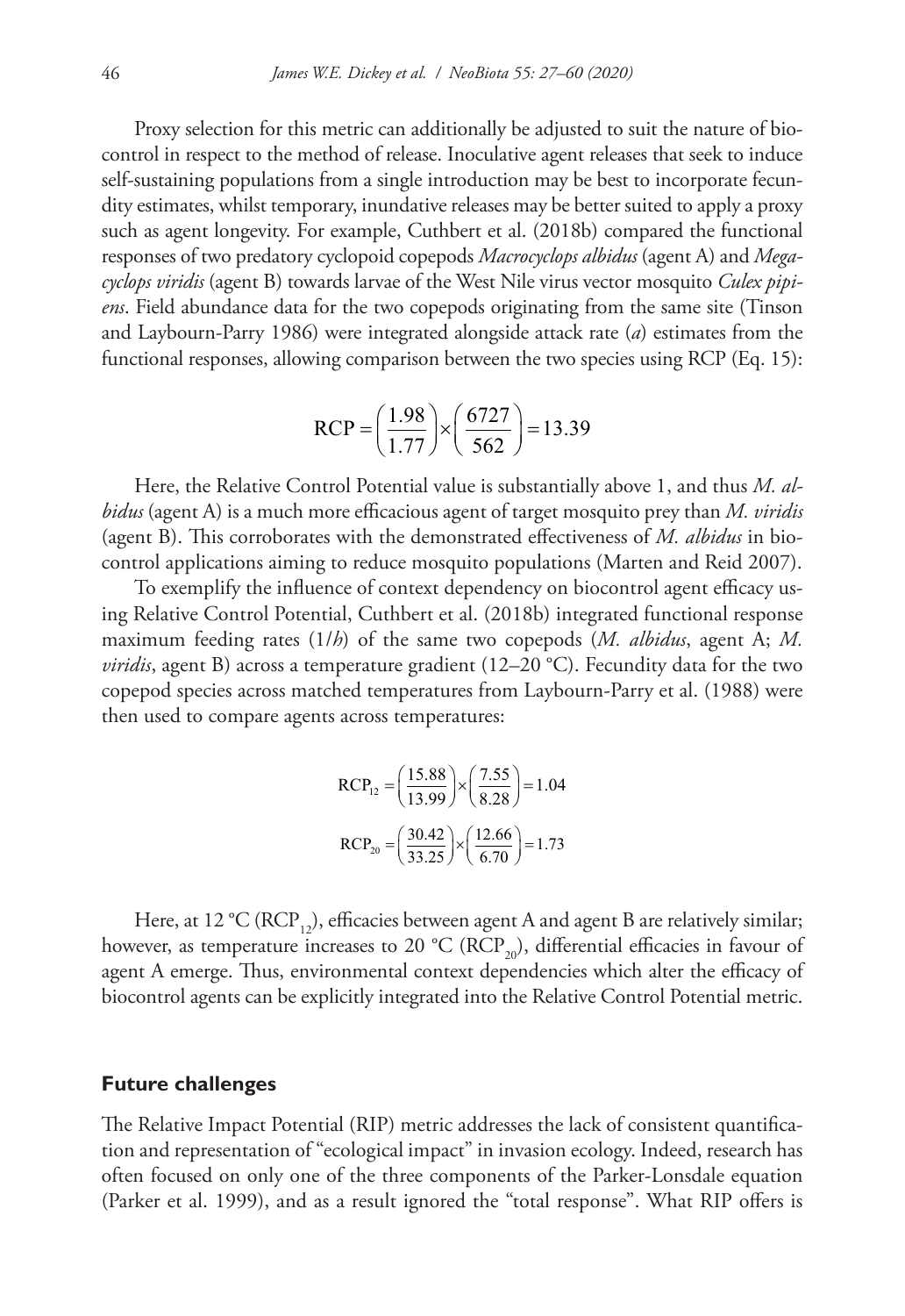a standardised, user-friendly means of quickly calculating the impacts of established invaders, potential invaders, relocated natives, and pests, relative to each other and trophically analogous equivalents. There is potential to account for a range of abiotic and biotic conditions over spatio-temporal scales, and to study the vast suite of mechanistic hypotheses within the invasion ecology literature. A challenge now is to groundtruth these metrics with real world examples, such as the positive relationship found between RIP and actual field impacts shown by Dick et al. (2017c).

We also recognise that RIP has to this point assumed linearity by assessing impact as the product of *per capita* effects and the numerical response (or proxy). We have hence assumed intraspecific interactions are neutral, rather than antagonistic or synergistic. We also note similarities with the "Density-Impact curve", which assesses non-linear effects of invasive species abundance with economic impact (Yokomizo et al. 2009). Currently, there are conflicting theories on whether antagonistic or synergistic interactions best facilitate invasion spread. For example, aggression towards conspecifics is thought to facilitate spread (e.g. aggressive individuals inhabiting the range frontier: Groen et al. 2012), while a lack of aggression towards conspecifics may facilitate coexistence in high densities in the invaded range (e.g. Argentine ant, *Linepithema humile*: Suarez et al. 1999). Calls for "bivariate FR approaches", i.e. functional response experiments with differing numbers of predators as well as prey, have thus been made (Médoc et al. 2013). We thus recognise that functional responses as derived from multiple predator experiments, revealing neutral, antagonistic or synergistic effects, must be conducted and such data incorporated into RIP metrics.

Until now, quantitative evaluations of impact have not been satisfactorily included in risk assessments (Blackburn et al. 2014, Dick et al. 2014). For example, Gallardo et al. (2016) required that scores be assigned based on the likelihood and magnitude of ecological impact. Uncertainty amongst assessors meant there were large standard deviations for invasive impact evaluation scores, suggesting a need for a more objective system. Blackburn et al. (2014) also encountered issues, presenting a risk assessment classification scheme heavily reliant on assessing the impact of invaders based on invasion history, which will be increasingly unavailable with new invasions. RIP offers a quantifiable measure of impact that avoids these pitfalls and removes the subjectivity inherent in horizon scans. By comparing non-native species to trophically analogous natives, the most potentially impactful invaders could be prioritised by RIP, and the addition of proxies for propagule pressure could highlight overall risk (Dickey et al. 2018). While certain impacts would not be covered by RIP, such as hybridisation, spread of disease and bio-fouling, expert opinion would still be required, allowing a rounded description of impact built upon quantitative foundations. RIP and its other derived metrics above thus require new data across a range of taxonomic and trophic groups, necessitating new and imaginative data collection methods (see also Dick et al. 2014). By providing a user-friendly method of calculating impact, as well as offering succinct, intuitive means of displaying the results (e.g. via biplots, Laverty et al. 2017a, and triplots, Dickey et al. 2018), we also propose that RIP could go some way towards closing the knowledge gap between scientists and managers/practitioners, readily informing prioritisation and control (Matzek et al. 2014).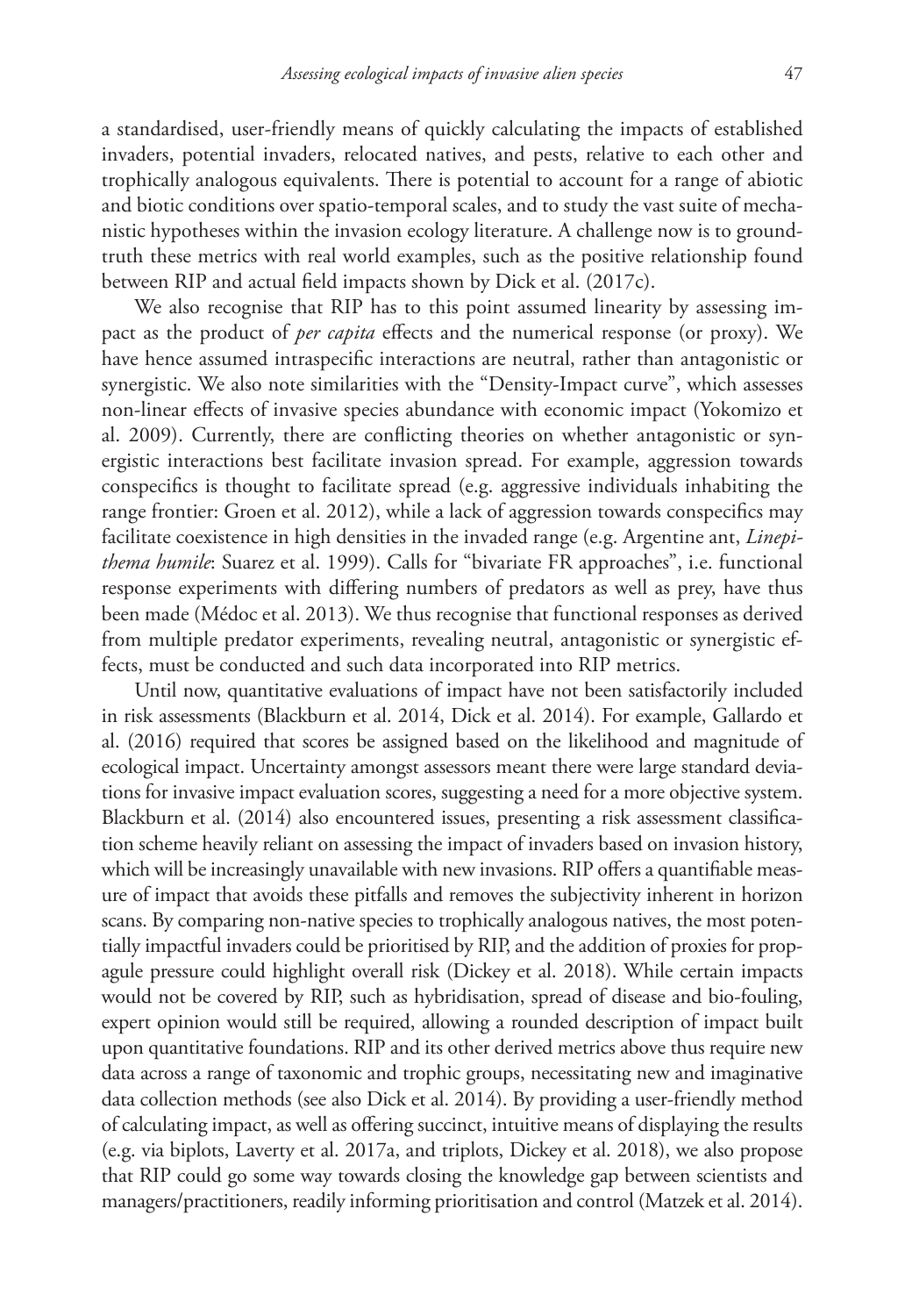Currently, successful implementation of RIP for real-world decision making is constrained by the lack of data on functional and numerical responses and their proxies. However, with university research laboratories and dedicated research facilities worldwide (e.g. CABI), and databases such as FoRAGE (Functional Responses from Around the Globe in all Ecosystems), there are growing opportunities to compile functional and numerical response data across a wide range of taxa, trophic levels and ecosystems (Dick et al. 2017a). This should lead to a readily accessible capacity to aid policy decisions and intervention. Once in place, RIP metrics offer considerable promise for aiding the management of invasive species and pests, and we call for their usage as a vital component of risk assessments and horizon scans, thus facilitating the assessment and prioritisation of invaders as required by EU legislation and global biodiversity targets.

### **Acknowledgements**

This project was supported in part by funding from Inland Fisheries Ireland to J. W. E. Dickey, Department of the Economy Northern Ireland to R. N. Cuthbert, DAERA to C. L. O. McGlade and Environmental Protection Agency to N. E. Coughlan and J. T. A. Dick. J. South and O.L.F. Weyl thank the NRF-DSI Centre of Excellence for Invasion Biology (CIB) and the South African Research Chairs Initiative of the Department of Science and Technology (Inland Fisheries and Freshwater Ecology, Grant No. 110507) for their support. Thanks also to the Natural Environment Research Council (NERC). All authors contributed to the intellectual development and writing of this manuscript, which was led by J. W. E. Dickey and J. T. A. Dick. Silhouette images in Fig. 6 were taken from phylopic.org, and used under the Public Domain Mark 1.0/ Public Domain Dedication 1.0 license, with credit given to Steven Traver for the *Procyon lotor* image.

## **References**

- Abrams PA (1980) Consumer functional response and competition in consumer-resource systems. Theoretical Population Biology 17: 80–102. [https://doi.org/10.1016/0040-](https://doi.org/10.1016/0040-5809(80)90016-7) [5809\(80\)90016-7](https://doi.org/10.1016/0040-5809(80)90016-7)
- Alexander ME, Dick JTA, O'Connor NE, Haddaway NR, Farnsworth KD (2012) Functional responses of the intertidal amphipod *Echinogammarus marinus*: Effects of prey supply, model selection and habitat complexity. Marine Ecology Progress Series 468: 191–202. <https://doi.org/10.3354/meps09978>
- Alexander ME, Dick JTA, Weyl OLF, Robinson TB, Richardson DM (2014) Existing and emerging high impact invasive species are characterized by higher functional responses than natives. Biology Letters 10:20130946–20130946.<https://doi.org/10.1098/rsbl.2013.0946>
- Azevedo-Santos VM, Vitule JRS, Pelicice FM, García-Berthou E, Simberloff D (2016) Nonnative fish to control *Aedes* mosquitoes: a controversial, harmful tool. BioScience 67: 84– 90. <https://doi.org/10.1093/biosci/biw156>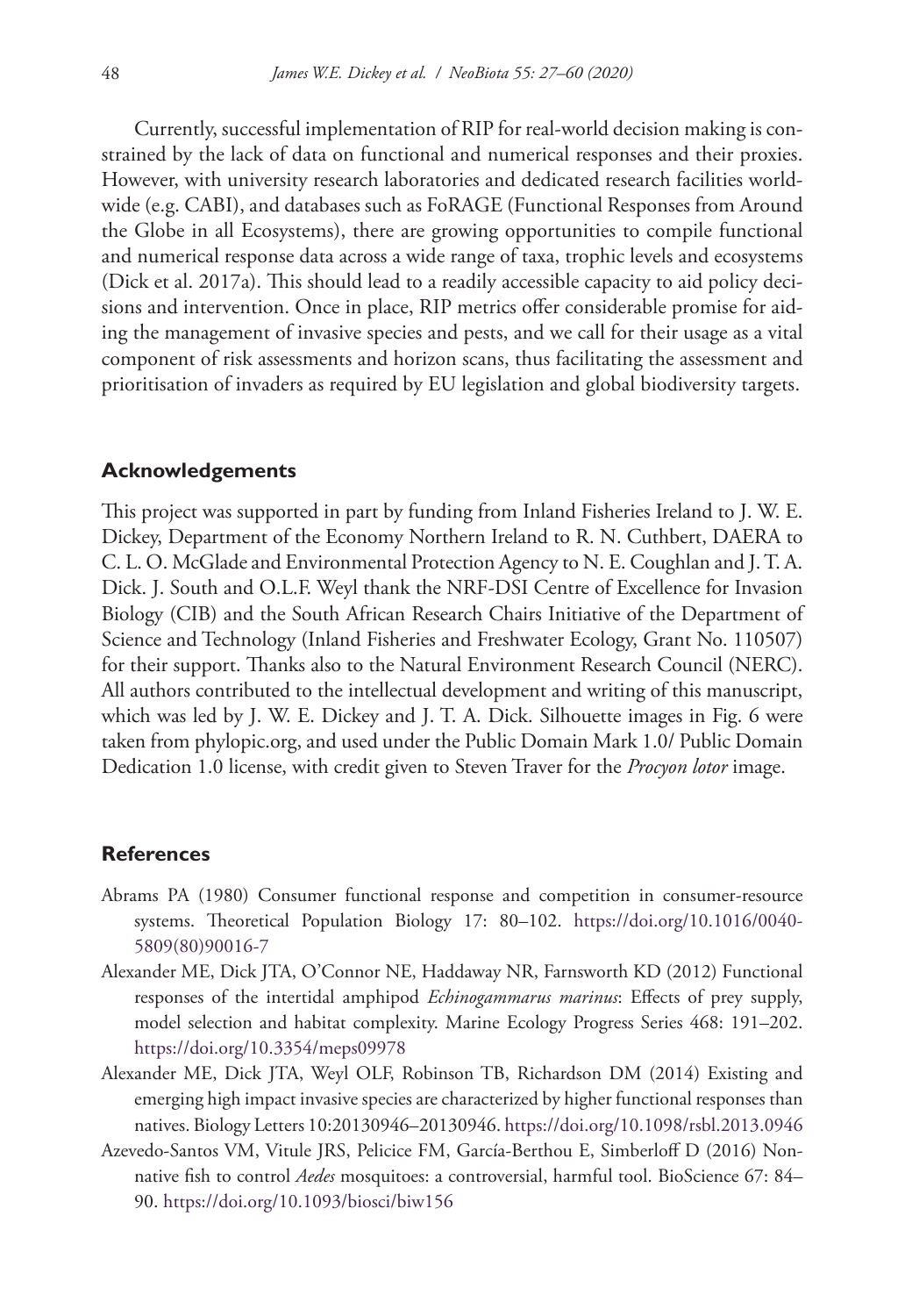- Barrios-O'Neill D, Dick JTA, Emmerson MC, Ricciardi A, MacIsaac HJ, Alexander ME, Bovy HC (2014) Fortune favours the bold: A higher predator reduces the impact of a native but not an invasive intermediate predator. Journal of Animal Ecology 83: 693–701. [https://](https://doi.org/10.1111/1365-2656.12155) [doi.org/10.1111/1365-2656.12155](https://doi.org/10.1111/1365-2656.12155)
- Bayón Á, Vilà M (2019) Horizon scanning to identify invasion risk of ornamental plants marketed in Spain. NeoBiota, 52, 47–86. <https://doi.org/10.3897/neobiota.52.38113>
- Bellard C, Bertelsmeier C, Leadley P, Thuiller W, Courchamp F (2012) Impacts of climate change on the future of biodiversity. Ecology Letters 15: 365–377. [https://doi.org/10.1111/](https://doi.org/10.1111/j.1461-0248.2011.01736.x) [j.1461-0248.2011.01736.x](https://doi.org/10.1111/j.1461-0248.2011.01736.x)
- Berezina N, Duris Z (2008) First record of the invasive species *Dikerogammarus villosus* (Crustacea: Amphipoda) in the Vltava River (Czech Republic). Aquatic Invasions 3: 455–460. <https://doi.org/10.3391/ai.2008.3.4.16>
- Bergstrom DM, Lucieer A, Kiefer K, Wasley J, Belbin L, Pedersen TK, Chown SL (2009) Indirect effects of invasive species removal devastate World Heritage Island. Journal of Applied Ecology 46: 73–81. <https://doi.org/10.1111/j.1365-2664.2008.01601.x>
- Blackburn TM, Essl F, Evans T, Hulme PE, Jeschke JM, Kühn, I, Kumschick S, Marková Z, Mrugała A, Nentwig W, Pergl J, Pyšek P, Rabitsch W, Ricciardi A, Richardson DM, Sendek A, Vilà M, Wilson JRU, Winter M, Genovesi P, Bacher S (2014) A Unified Classification of Alien Species Based on the Magnitude of their Environmental Impacts. PLoS Biology 12(5): e1001850. <https://doi.org/10.1371/journal.pbio.1001850>
- Boets P, Laverty C, Fukuda S, Verreycken H, Green K, Britton RJ, Caffrey J, Goethals PLM, Pegg J, Médoc V, Dick JTA (2019) Intra- and intercontinental variation in the functional responses of a high impact alien invasive fish. Biological Invasions 21(5): 1751–1762. 0123456789.<https://doi.org/10.1007/s10530-019-01932-y>
- Bokhutlo T, Weyl OLF, Mosepele K, Wilson GG (2016) Influence of the annual flood-pulse on catch per unit effort, condition and reproduction of *Clarias gariepinus* from the upper Okavango Delta, Botswana. African Journal of Aquatic Science 41: 235–239. [https://doi.](https://doi.org/10.2989/16085914.2016.1138279) [org/10.2989/16085914.2016.1138279](https://doi.org/10.2989/16085914.2016.1138279)
- Bollache L, Dick JTA, Farnsworth KD, Montgomery WI (2008) Comparison of the functional responses of invasive and native amphipods. Biology Letters 4(2): 166–169. [https://doi.](https://doi.org/10.1098/rsbl.2007.0554) [org/10.1098/rsbl.2007.0554](https://doi.org/10.1098/rsbl.2007.0554)
- Bovy HC, Barrios-O'Neill D, Emmerson MC, Aldridge DC, Dick JTA (2014) Predicting the predatory impacts of the "demon shrimp" *Dikerogammarus haemobaphes*, on native and previously introduced species. Biological Invasions 17: 597–607. [https://doi.org/10.1007/](https://doi.org/10.1007/s10530-014-0751-9) [s10530-014-0751-9](https://doi.org/10.1007/s10530-014-0751-9)
- Briski E, Bailey SA, Casas-Monroy O, DiBacco C, Kaczmarska I, Levings C, MacGillivary ML, McKindsey CW, Nasmith LE, Parenteau M, Piercey GE, Rochon A, Roy S, Simard N, Villac MC, Weise AM, MacIsaac HJ (2012) Relationship between propagule pressure and colonization pressure in invasion ecology: a test with ships' ballast. Proceedings of the Royal Society B: Biological Sciences 279: 2990–2997. <https://doi.org/10.1098/rspb.2011.2671>
- Bugnot AB, Coleman RA, Figueira WF, Marzinelli EM (2014) Patterns of the non-indigenous isopod *Cirolana harfordi* in Sydney Harbour. PLoS ONE 9(1): e86765. [https://doi.](https://doi.org/10.1371/journal.pone.0086765) [org/10.1371/journal.pone.0086765](https://doi.org/10.1371/journal.pone.0086765)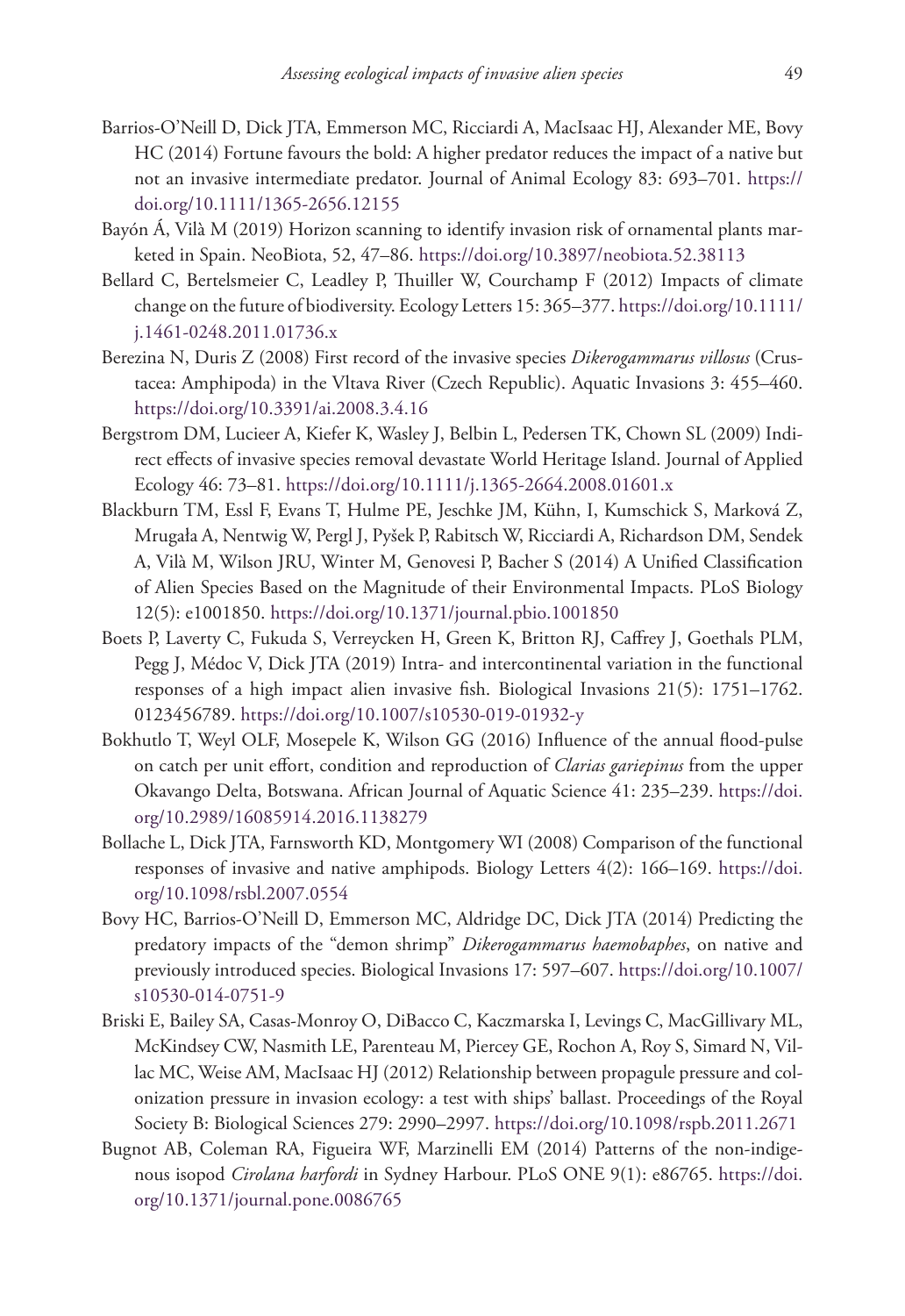- Cannon RJC, Baker RHA, Taylor MC, Moore JP (1999) A review of the status of the New Zealand flatworm in the UK. Annals of Applied Biology 135: 597–614. [https://doi.](https://doi.org/10.1111/j.1744-7348.1999.tb00892.x) [org/10.1111/j.1744-7348.1999.tb00892.x](https://doi.org/10.1111/j.1744-7348.1999.tb00892.x)
- Casties I, Clemmesen C, Melzner F, Thomsen J (2015) Salinity dependence of recruitment success of the sea star *Asterias rubens* in the brackish western Baltic Sea. Helgoland Marine Research 69(2): 169–175.<https://doi.org/10.1007/s10152-015-0425-8>
- Catford JA, Jansson R, Nilsson C (2009) Reducing redundancy in invasion ecology by integrating hypotheses into a single theoretical framework. Diversity and Distributions 15: 22–40. <https://doi.org/10.1111/j.1472-4642.2008.00521.x>
- Clay D (1984) Production of the African catfish (*Clarias gariepinus*). Growth, mortality and yield south of the Zambezi. Journal of the Limnological Society of Southern Africa 10(1): 16–24.<https://doi.org/10.1080/03779688.1984.9632874>
- Colautti RI, Lau JA (2015) Contemporary evolution during invasion: Evidence for differentiation, natural selection, and local adaptation. Molecular Ecology 24: 1999–2017. [https://](https://doi.org/10.1111/mec.13162) [doi.org/10.1111/mec.13162](https://doi.org/10.1111/mec.13162)
- Connell JH (1961) The Influence of Interspecific Competition and Other Factors on the Distribution of the Barnacle *Chthamalus stellatus*. Ecology 42: 710–723. [https://doi.](https://doi.org/10.2307/1933500) [org/10.2307/1933500](https://doi.org/10.2307/1933500)
- Coutts SR, Helmstedt KJ, Bennett JR (2018) Invasion lags: The stories we tell ourselves and our inability to infer process from pattern. Diversity and Distributions 24(2): 244–251. <https://doi.org/10.1111/ddi.12669>
- Crookes S, DeRoy EM, Dick JTA, MacIsaac HJ (2018) Comparative functional responses of introduced and native ladybird beetles track ecological impact through predation and competition. Biological Invasions 21(2): 519–529. [https://doi.org/10.1007/s10530-018-](https://doi.org/10.1007/s10530-018-1843-8) [1843-8](https://doi.org/10.1007/s10530-018-1843-8)
- Cuthbert RN, Dick JTA, Callaghan A (2018a) Interspecific variation, habitat complexity and ovipositional responses modulate the efficacy of cyclopoid copepods in disease vector control. Biological Control 121: 80–87. [https://doi.org/10.1016/j.biocon](https://doi.org/10.1016/j.biocontrol.2018.02.012)[trol.2018.02.012](https://doi.org/10.1016/j.biocontrol.2018.02.012)
- Cuthbert RN, Dick JTA, Callaghan A, Dickey JWE (2018b) Biological control agent selection under environmental change using functional responses, abundances and fecundities; the Relative Control Potential (RCP) metric. Biological Control 121: 50–57. [https://doi.](https://doi.org/10.1016/j.biocontrol.2018.02.008) [org/10.1016/j.biocontrol.2018.02.008](https://doi.org/10.1016/j.biocontrol.2018.02.008)
- Cuthbert RN, Dickey JWE, McMorrow C, Laverty C, Dick JTA (2018c) Resistance is futile: Lack of predator switching and a preference for native prey predict the success of an invasive prey species. Royal Society Open Science 5. <https://doi.org/10.1098/rsos.180339>
- Cuthbert RN, Dalu T, Wasserman RJ, Callaghan A, Weyl OLF, Dick JTA (2018d) Calanoid Copepods: An Overlooked Tool in the Control of Disease Vector Mosquitoes. Journal of Medical Entomology 55(6): 1656–1658. <https://doi.org/10.1093/jme/tjy132>
- Cuthbert RN, Dickey JWE, Coughlan NE, Joyce PWS, Dick JTA (2019) The Functional Response Ratio (FRR): advancing comparative metrics for predicting the ecological impacts of invasive alien species. Biological Invasions 21(8): 2543–2547. [https://doi.org/10.1007/](https://doi.org/10.1007/s10530-019-02002-z) [s10530-019-02002-z](https://doi.org/10.1007/s10530-019-02002-z)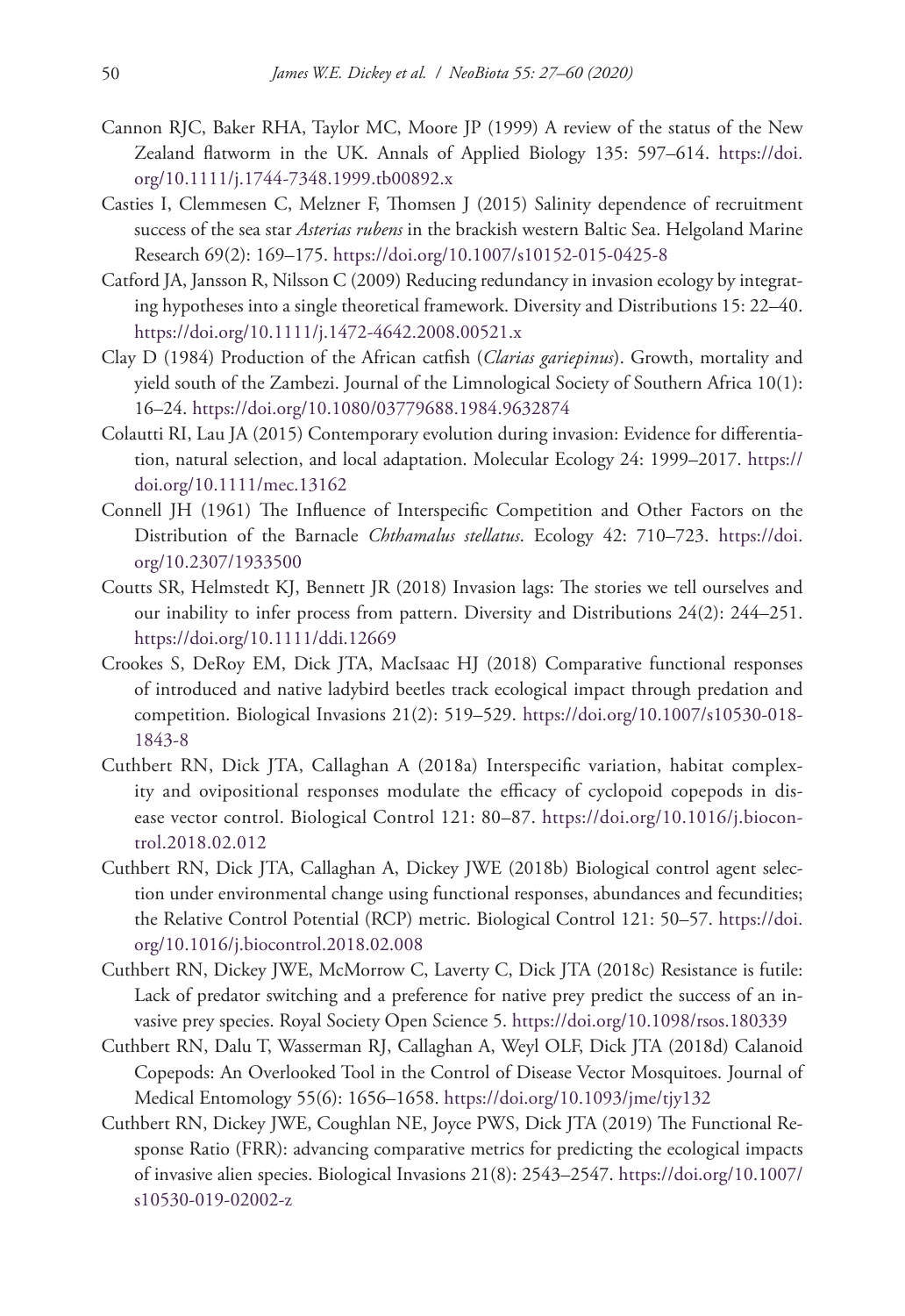- Dhillon MK, Sharma HC (2009) Temperature influences the performance and effectiveness of field and laboratory strains of the ichneumonid parasitoid, *Campoletis chlorideae*. BioControl 54(6): 743–750.<https://doi.org/10.1007/s10526-009-9225-x>
- Dick JTA (1996) Post-invasion amphipod communities of Lough Neagh, Northern Ireland: influences of habitat selection and mutual predation. Journal of Animal Ecology 65: 756– 767.<https://doi.org/10.2307/5674>
- Dick JTA, Alexander ME, Jeschke JM, Ricciardi A, MacIsaac HJ, Robinson TB, Kumschick S, Weyl OLF, Dunn AM, Hatcher MJ, Paterson RA, Farnsworth KD, Richardson DM (2014) Advancing impact prediction and hypothesis testing in invasion ecology using a comparative functional response approach. Biological Invasions 16: 735–753. [https://doi.](https://doi.org/10.1007/s10530-013-0550-8) [org/10.1007/s10530-013-0550-8](https://doi.org/10.1007/s10530-013-0550-8)
- Dick JTA, Alexander ME, Ricciardi A, Laverty C, Paul OD, Xu M, Jeschke JM, Saul W, Hill MP, Barrios-O'Neill D, Weyl OLF, Shaw RH (2017a) Functional responses can unify invasion ecology. Biological Invasions 19: 1667–1672. [https://doi.org/10.1007/s10530-016-](https://doi.org/10.1007/s10530-016-1355-3) [1355-3](https://doi.org/10.1007/s10530-016-1355-3)
- Dick JTA, Alexander ME, Ricciardi A, Laverty C, Downey PO, Xu M, Jeschke JM, Saul WC, Hill MP, Wasserman R, Barrios-O'Neill D, Weyl OLF, Shaw RH (2017b) Fictional responses from Vonesh et al. Biological Invasions 19(5): 1677–1678. [https://doi.](https://doi.org/10.1007/s10530-016-1360-6) [org/10.1007/s10530-016-1360-6](https://doi.org/10.1007/s10530-016-1360-6)
- Dick JTA, Laverty C, Lennon JJ, Barrios-O'Neill D, Mensink PJ, Britton JR, Medoc V, Boets P, Alexander ME, Taylor NG, Dunn AM, Hatcher MJ, Rosewarne PJ, Crookes S, MacIsaac HJ, Xu M, Ricciardi A, Wasserman RJ, Ellender BR, Weyl OLF, Lucy FE, Banks PB, Dodd JA, MacNeil C, Penk M, Aldridge DC, Caffrey JM (2017c) Invader Relative Impact Potential: a new metric to understand and predict the ecological impacts of existing, emerging and future invasive alien species. Journal of Applied Ecology 54: 1259–1267. [https://doi.](https://doi.org/10.1111/1365-2664.12849) [org/10.1111/1365-2664.12849](https://doi.org/10.1111/1365-2664.12849)
- Dick JTA, Gallagher K, Avlijas S, Clarke HC, Lewis SE, Leung S, Minchin D, Caffrey J, Alexander ME, Maguire C, Harrod C, Reid N, Haddaway NR, Farnsworth KD, Penk M, Ricciardi A (2013) Ecological impacts of an invasive predator explained and predicted by comparative functional responses. Biological Invasions 15: 837–846. [https://doi.org/10.1007/](https://doi.org/10.1007/s10530-012-0332-8) [s10530-012-0332-8](https://doi.org/10.1007/s10530-012-0332-8)
- Dickey JWE, Cuthbert, RN, Rea M, Laverty C, Crane K, South J, K. Crane, Briski E, Chang X, Coughlan NE, MacIsaac HJ, Ricciardi A, Riddell GE, Xu M, Dick JTA (2018) Assessing the relative potential ecological impacts and invasion risks of emerging and future invasive alien species. NeoBiota 40: 1–24. [https://doi.org/10.3897/neo](https://doi.org/10.3897/neobiota.40.28519)[biota.40.28519](https://doi.org/10.3897/neobiota.40.28519)
- Didham RK, Tylianakis JM, Gemmell NJ, Rand TA, Ewers RM (2007) Interactive effects of habitat modification and species invasion on native species decline. Trends in Ecology and Evolution 22: 489–496. <https://doi.org/10.1016/j.tree.2007.07.001>
- Dodd JA, Dick JTA, Alexander ME, MacNeil C, Dunn AM, Aldridge DC (2014) Predicting the ecological impacts of a new freshwater invader: Functional responses and prey selectivity of the "killer shrimp", *Dikerogammarus villosus*, compared to the native *Gammarus pulex*. Freshwater Biology 59(2): 337–352. <https://doi.org/10.1111/fwb.12268>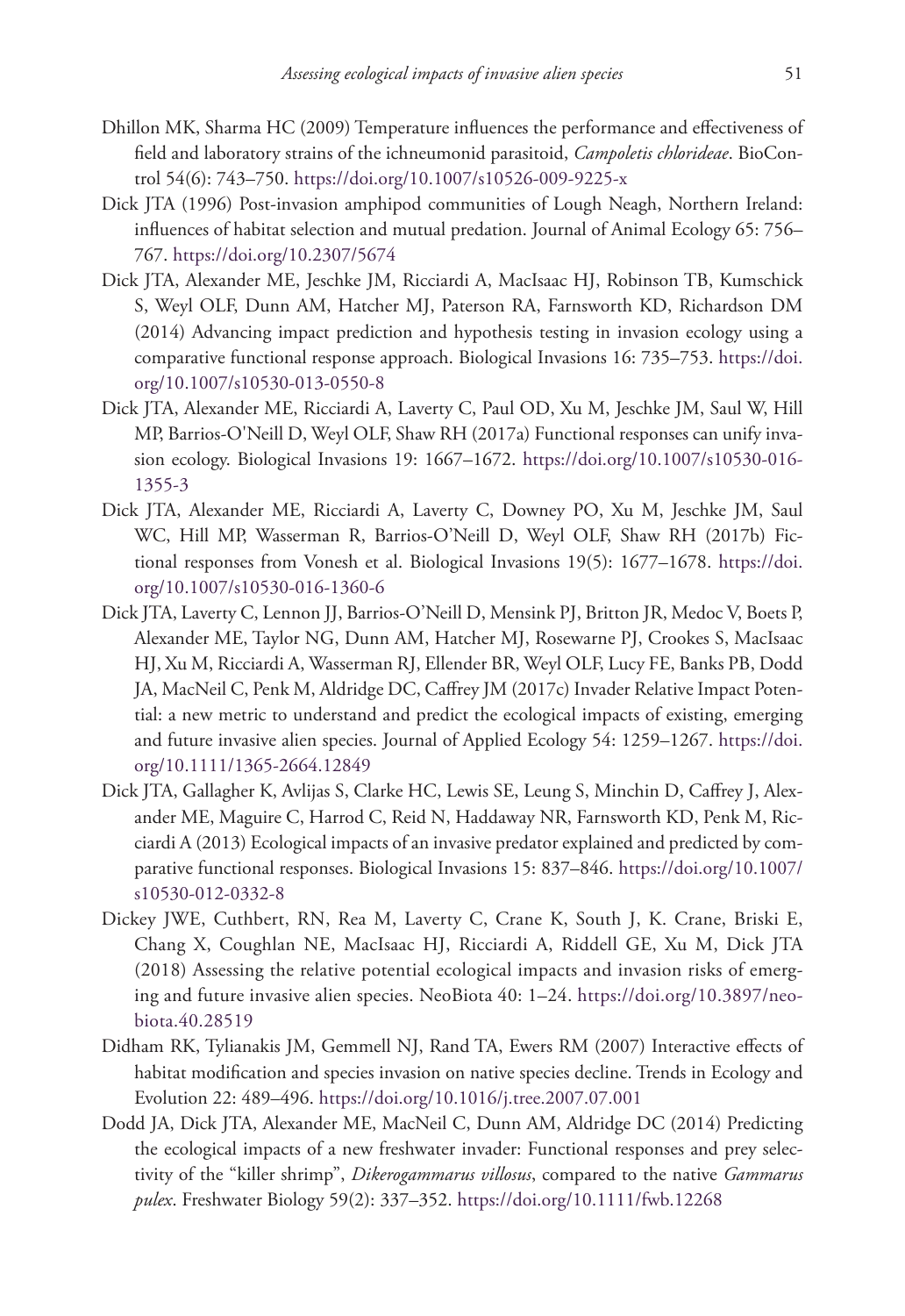- Drożdż A (1979) Seasonal Intake and Digestibility of Natural Foods by Roe deer. Acta Theriologica 24(13): 137–170. <https://doi.org/10.4098/AT.arch.79-17>
- Englund G, Ohlund G, Hein C, Diehl S (2011) Temperature dependence of the functional response. Ecology Letters 14: 914–921.<https://doi.org/10.1111/j.1461-0248.2011.01661.x>
- Farnsworth KD, Illius AW (1996) Large grazers back in the fold generalising the prey model to incorporate herbivore grazing. Functional Ecology, 10: 678–680.
- Fernández-Arhex V, Corley JC (2003) The Functional Response of Parasitoids and its Implications for Biological Control. Biocontrol Science and Technology 13(4): 403–413. [https://](https://doi.org/10.1080/0958315031000104523) [doi.org/10.1080/0958315031000104523](https://doi.org/10.1080/0958315031000104523)
- Fournier A, Penone C, Pennino MG, Courchamp F (2019) Predicting future invaders and future invasions. Proceedings of the National Academy of Sciences of the United States of America 116: 7905–7910. <https://doi.org/10.1073/pnas.1803456116>
- Funk JL, Vitousek PM (2007) Resource-use efficiency and plant invasion in low-resource systems. Nature 446: 1079–1081.<https://doi.org/10.1038/nature05719>
- Gallardo B, Bogan AE, Harun S, Jainih L, Lopes-Lima M, Pizarro M, Rahim KA, Sousa R, Virdis SGP, Zieritz A (2018) Current and future effects of global change on a hotspot's freshwater diversity. Science of the Total Environment 635: 750–760. [https://doi.](https://doi.org/10.1016/j.scitotenv.2018.04.056) [org/10.1016/j.scitotenv.2018.04.056](https://doi.org/10.1016/j.scitotenv.2018.04.056)
- Gallardo B, Zieritz A, Adriaens T, Bellard C, Boets P, Britton JR, Newman JR, van Valkenburg JLCH, Aldridge DC (2016) Trans-national horizon scanning for invasive nonnative species: a case study in western Europe. Biological Invasions 18: 17–30. [https://doi.](https://doi.org/10.1007/s10530-015-0986-0) [org/10.1007/s10530-015-0986-0](https://doi.org/10.1007/s10530-015-0986-0)
- Gillooly JF (2001) Effects of Size and Temperature on Metabolic Rate. Science 293: 2248– 2251.<https://doi.org/10.1126/science.1061967>
- Gollasch S, Lenz J, Dammer M, Andres H-G (2000) Survival of tropical ballast water organisms during a cruise from the Indian Ocean to the North Sea. Journal of Plankton Research 22: 923–937.<https://doi.org/10.1093/plankt/22.5.923>
- Goss-Custard JD, West AD, Yates MG, Caldow RWG, Stillman RA, Bardsley L, Castilla J, Castro M, Dierschke V, Sarah SEA, Eichhorn G, Ens BJ, Exo KM, Udayangani-Fernando PU, Ferns PN, Hockey PAR, Gill JA, Johnstone I, Kalejta-Summers B, Masero JA, Moreira F, Nagarajan RV, Owens IPF, Pacheco C, Perez-Hurtado A, Rogers D, Scheiffarth G, Sitters H, Sutherland WJ, Triplet P, Worrall DH, Zharikov Y, Zwarts L, Pettifor RA (2006) Intake rates and the functional response in shorebirds (Charadriiformes) eating macroinvertebrates. Biol. Rev. 81: 501–529.<https://doi.org/10.1017/S1464793106007093>
- Graves CJ, Makrides EJ, Schmidt VT, Giblin AE, Cardon ZG, Rand DM (2016) Functional responses of salt marsh microbial communities to long-term nutrient enrichment. Applied and Environmental Microbiology 82: 2862–2871. <https://doi.org/10.1128/AEM.03990-15>
- Greenwood PH (1994) Gobiid fishes of the genus *Glossogobius* in the Limpopo system: A first record and a range extension of *G. callidus* (Smith, 1937). Southern African Journal of Aquatic Sciences 20(1/2): 88–92. <https://doi.org/10.1080/10183469.1994.9631352>
- Grevstad FS (1999) Factors influencing the chance of population establishment: Implications for release strategies in biocontrol. Ecological Applications 9: 1439–1447. [https://doi.](https://doi.org/10.1890/1051-0761(1999)009%5B1439:FITCOP%5D2.0.CO;2) [org/10.1890/1051-0761\(1999\)009\[1439:FITCOP\]2.0.CO;2](https://doi.org/10.1890/1051-0761(1999)009%5B1439:FITCOP%5D2.0.CO;2)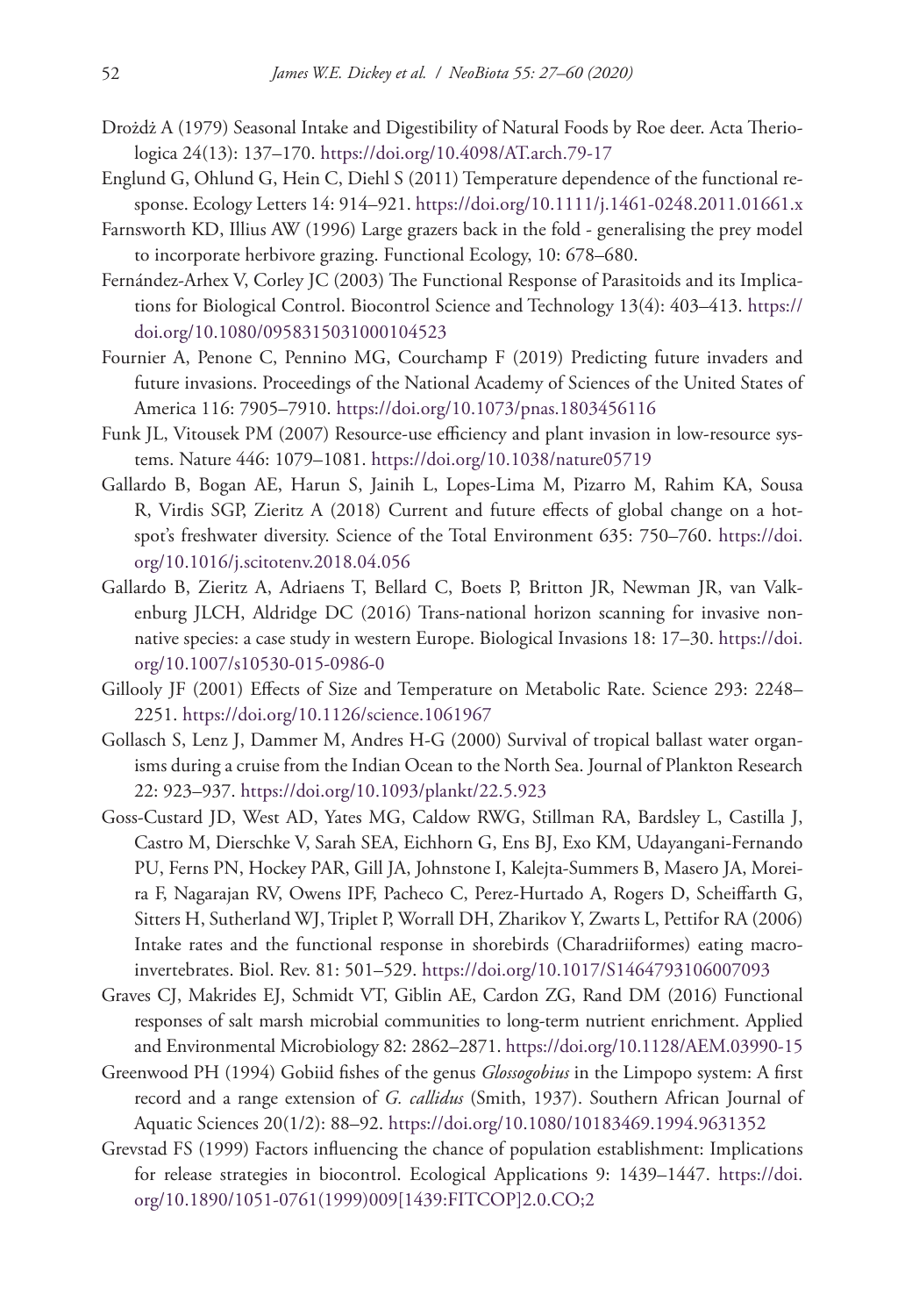- Grimm J, Dick JTA, Verreycken H, Jeschke JM, Linzmaier S, Ricciardi A (2020) Contextdependent differences in the functional responses of conspecific native and non-native crayfishes. NeoBiota 54: 71–88.<https://doi.org/10.3897/neobiota.54.38668>
- Groen M, Sopinka NM, Marentette JR, Reddon AR, Brownscombe JW, Fox MG, Marsh-Rollo SE, Balshine S (2012) Is there a role for aggression in round goby invasion fronts? Behaviour 149(7): 685–703. <https://doi.org/10.1163/1568539X-00002998>
- Hayes DB, Bence JR, Kwak TJ, Thompson BE (2007) Abundance, biomass, and production estimation. In Guy CS Brown ML (Eds) Analysis and interpretation of freshwater fisheries data (pp 327–374). Bethesda, MD: American Fisheries Society.
- Hayes KR, Barry SC (2008) Are there any consistent predictors of invasion success? Biological Invasions 10: 483–506. <https://doi.org/10.1007/s10530-007-9146-5>
- Holling CS (1959) The Components of Predation as Revealed by a Study of Small-Mammal Predation of the European Pine Sawfly. The Canadian Entomologist 91(5): 293–320. [htt](https://doi.org/10.4039/Ent91293-5)[ps://doi.org/10.4039/Ent91293-5](https://doi.org/10.4039/Ent91293-5)
- Holling CS (1966) The Functional Response of Invertebrate Predators to Prey Density. Memoirs of the Entomological Society of Canada 98(S48): 5–86. [https://doi.org/10.4039/en](https://doi.org/10.4039/entm9848fv)[tm9848fv](https://doi.org/10.4039/entm9848fv)
- Howard BR, Barrios-O'Neill D, Alexander ME, Dick JTA, Therriault TW, Robinson TB, Côté IM (2018) Functional responses of a cosmopolitan invader demonstrate intraspecific variability in consumer-resource dynamics. PeerJ 6: e5634. <https://doi.org/10.7717/peerj.5634>
- Howeth JG (2017) Native species dispersal reduces community invasibility by increasing species richness and biotic resistance. Journal of Animal Ecology 86:1380–1393. [https://doi.](https://doi.org/10.1111/1365-2656.12733) [org/10.1111/1365-2656.12733](https://doi.org/10.1111/1365-2656.12733)
- Hoxha T, Crookes S, Lejeusne C, Dick JTA, Chang X, Bouchemousse S, Cuthbert RN, MacIsaac HJ (2018) Comparative feeding rates of native and invasive ascidians. Marine Pollution Bulletin 135: 1067–1071. [https://doi.org/10.1016/j.marpol](https://doi.org/10.1016/j.marpolbul.2018.08.039)[bul.2018.08.039](https://doi.org/10.1016/j.marpolbul.2018.08.039)
- Hulme PE (2009) Trade, transport and trouble: Managing invasive species pathways in an era of globalization. Journal of Applied Ecology 46: 10–18. [https://doi.org/10.1111/j.1365-](https://doi.org/10.1111/j.1365-2664.2008.01600.x) [2664.2008.01600.x](https://doi.org/10.1111/j.1365-2664.2008.01600.x)
- Hui C, Richardson DM, Landi P, Minoarivelo HO, Garnas J, Roy HE (2016) Defining invasiveness and invasibility in ecological networks. Biological Invasions 18(4): 971–983. <https://doi.org/10.1007/s10530-016-1076-7>
- Hynes HBN (1954) The Ecology of *Gammarus duebeni* Lilljeborg and its Occurrence in Fresh Water in Western Britain. Journal of Animal Ecology 23(1): 38–84. [https://doi.](https://doi.org/10.2307/1660) [org/10.2307/1660](https://doi.org/10.2307/1660)
- Hynes HBN (1955) The Reproductive Cycle of Some British Freshwater Gammaridae. Journal of Animal Ecology 24(2): 352–387.<https://doi.org/10.2307/1718>
- Iacarella JC, Dick JTA, Alexander ME, Ricciardi A (2015a) Ecological impacts of invasive alien species along temperature gradients: Testing the role of environmental matching. Ecological Applications 25(3): 706–716. <https://doi.org/10.1890/14-0545.1.sm>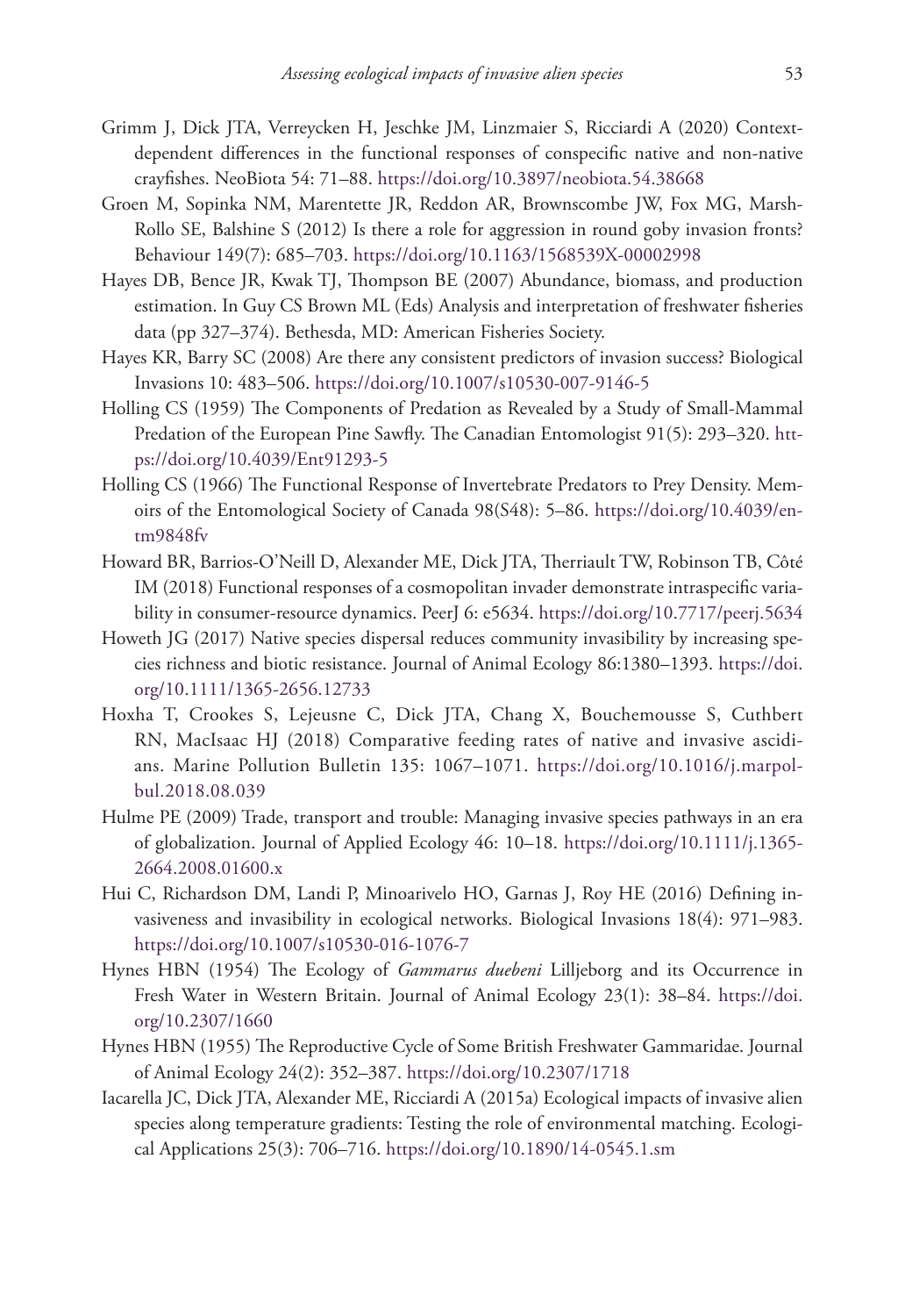- Iacarella JC, Dick JTA, Ricciardi A (2015b) A spatio-temporal contrast of the predatory impact of an invasive freshwater crustacean. Diversity and Distributions 21: 803–812. [https://doi.](https://doi.org/10.1111/ddi.12318) [org/10.1111/ddi.12318](https://doi.org/10.1111/ddi.12318)
- Illius AW, Duncan P, Richard C, Mesochina P (2002) Mechanisms of functional response and resource exploitation in browsing roe deer. Journal of Animal Ecology 71: 723–734. <https://doi.org/10.1046/j.1365-2656.2002.00643.x>
- IPBES (2019) Summary for policymakers of the global assessment report on biodiversity and ecosystem services. Bonn, Germany. [https://ipbes.net/global-assessment-report-biodiversi](https://ipbes.net/global-assessment-report-biodiversity-ecosystem-services)[ty-ecosystem-services](https://ipbes.net/global-assessment-report-biodiversity-ecosystem-services)
- Jackson MC, Wasserman RJ, Grey J, Ricciardi A, Dick JTA, Alexander ME (2017) Novel and Disrupted Trophic Links Following Invasion in Freshwater Ecosystems. Advances in Ecological Research 57: 55–97.<https://doi.org/10.1016/bs.aecr.2016.10.006>
- Jeschke JM, Tollrian R (2000) Density-dependent effects of prey defences. Oecologia 123(3): 391–396.<https://doi.org/10.1007/s004420051026>
- Jeschke JM, Kopp M, Tollrian R (2004) Consumer-food systems: why type I functional responses are exclusive to filter feeders. Biological Reviews 79: 337–49. [https://doi.org/10.1017/](https://doi.org/10.1017/S1464793103006286) [S1464793103006286](https://doi.org/10.1017/S1464793103006286)
- Kelley AL (2014) The role thermal physiology plays in species invasion. Conservation Physiology 2(1): 1–14.<https://doi.org/10.1093/conphys/cou045>
- Kelly DW, Bailey RJ, MacNeil C, Dick JTA, McDonald RA (2006) Invasion by the amphipod *Gammarus pulex* alters community composition of native freshwater macroinvertebrates. Diversity and Distributions 12: 525–534. [https://doi.org/10.1111/j.1366-](https://doi.org/10.1111/j.1366-9516.2006.00275.x) [9516.2006.00275.x](https://doi.org/10.1111/j.1366-9516.2006.00275.x)
- Kemp JS, Tang F, Aldridge DC (2018) Quantifying invader impact: Applying functional response metrics to a rapidly spreading non-native species. Freshwater Biology 63: 1514– 1522.<https://doi.org/10.1111/fwb.13180>
- Kestrup ÅM, Dick JTA, Ricciardi A (2011) Interactions between invasive and native crustaceans: Differential functional responses of intraguild predators towards juvenile heterospecifics. Biological Invasions 13: 731–737. <https://doi.org/10.1007/s10530-010-9863-z>
- Kulbicki M, Beets J, Chabanet P, Cure K, Darling E, Floeter SR, Galzin R, Green A, Harmelin-Vivien M, Hixon M, Letourneur Y, De Loma TL, McClanahan T, McIlwain J, MouTham G, Myers R, O'Leary JK, Planes S, Vigliola L, Wantiez L (2012) Distributions of Indo-Pacific lionfishes *Pterois* spp. in their native ranges: Implications for the Atlantic invasion. Marine Ecology Progress Series 446: 189–205. <https://doi.org/10.3354/meps09442>
- Kumschick S, Bacher S, Blackburn TM (2013) What determines the impact of alien birds and mammals in Europe? Biological Invasions 15(4): 785–797. [https://doi.org/10.1007/](https://doi.org/10.1007/s10530-012-0326-6) [s10530-012-0326-6](https://doi.org/10.1007/s10530-012-0326-6)
- Laloe J, Cozens J, Renom B, Taxonera A, Hays GC (2014) Effects of rising temperature on the viability of an important sea turtle rookery. Nature Climate Change 4(6): 513–518. <https://doi.org/10.1038/nclimate2236>
- Laverty C, Green KD, Dick JTA, Barrios-O'Neill D, Mensink PJ, Médoc V, Spataro T, Caffrey JM, Lucy FE, Boets P, Britton JR, Pegg J, Gallagher C (2017a) Assessing the ecological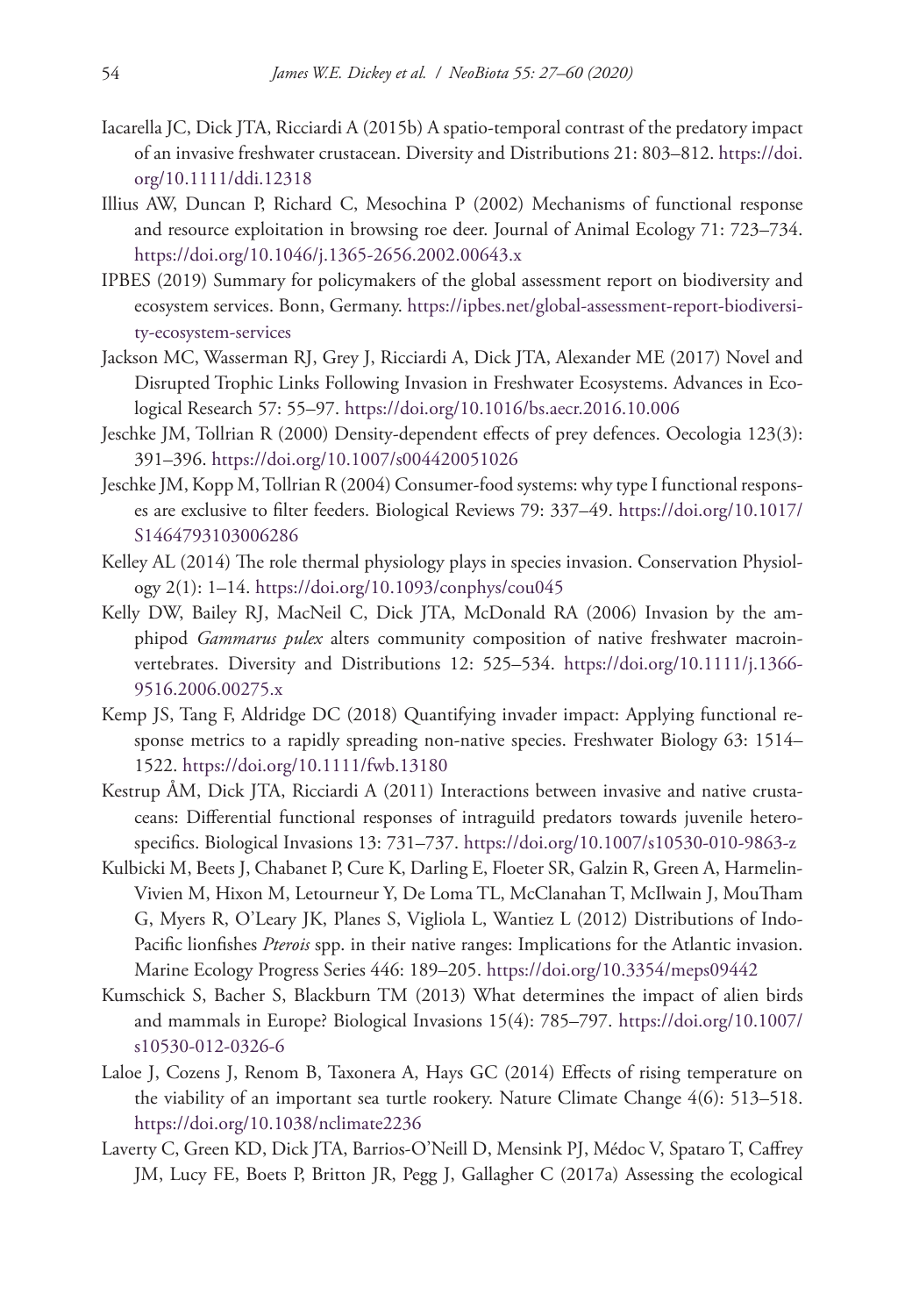impacts of invasive species based on their functional responses and abundances. Biological Invasions 19: 1653–1665. <https://doi.org/10.1007/s10530-017-1378-4>

- Laverty C, Brenner D, McIlwaine C, Lennon JJ, Dick JTA, Lucy FE, Christian KA (2017b) Temperature rise and parasitic infection interact to increase the impact of an invasive species. International Journal for Parasitology 47: 291–296. [https://doi.org/10.1016/j.ijpa](https://doi.org/10.1016/j.ijpara.2016.12.004)[ra.2016.12.004](https://doi.org/10.1016/j.ijpara.2016.12.004)
- Laverty C, Nentwig W, Dick JTA, Lucy FE (2015a) Alien aquatics in Europe: assessing the relative environmental and socio-economic impacts of invasive aquatic macroinvertebrates and other taxa. Management of Biological Invasions 6: 341–350. [https://doi.org/10.3391/](https://doi.org/10.3391/mbi.2015.6.4.03) [mbi.2015.6.4.03](https://doi.org/10.3391/mbi.2015.6.4.03)
- Laverty C, Dick JTA, Alexander ME, Lucy FE (2015b) Differential ecological impacts of invader and native predatory freshwater amphipods under environmental change are revealed by comparative functional responses. Biological Invasions 17: 1761–1770. [https://doi.](https://doi.org/10.1007/s10530-014-0832-9) [org/10.1007/s10530-014-0832-9](https://doi.org/10.1007/s10530-014-0832-9)
- Laybourn-Parry J, Abdullahi BA, Tinson SV (1988) Temperature-dependent energy partitioning in the benthic copepods *Acanthocyclops viridis* and *Macrocyclops albidus*. Canadian Journal of Zoology 66: 2709–2714. <https://doi.org/10.1139/z88-397>
- Lediuk KD, Damascos MA, Puntieri JG, Svriz M (2014) Differences in phenology and fruit characteristic between invasive and native woody species favor exotic species invasiveness. Plant Ecology 215: 1455–1467. <https://doi.org/10.1007/s11258-014-0402-3>
- MacDougall AS, Turkington R (2005) Are invasive species the drivers or passengers of change in degraded ecosystems? Ecology 86: 42–55.<https://doi.org/10.1890/04-0669>
- MacNeil C, Dick JTA, Alexander ME, Dodd JA, Ricciardi A (2013) Predators vs. alien: differential biotic resistance to an invasive species by two resident predators. NeoBiota 19: 1–19. <https://doi.org/10.3897/neobiota.19.4839>
- Marten GG, Reid JW (2007) Cyclopoid copepods. Journal of the American Mosquito Control Association 23(1): 65–92. [https://doi.org/10.2987/8756-971X\(2007\)23\[65:CC\]2.0.CO;2](https://doi.org/10.2987/8756-971X(2007)23%5B65:CC%5D2.0.CO;2)
- Matzek V, Covino J, Funk JL, Saunders M (2014) Closing the knowing-doing gap in invasive plant management: Accessibility and interdisciplinarity of scientific research. Conservation Letters 7(3): 208–215.<https://doi.org/10.1111/conl.12042>
- Maunder MN, Langley AD (2004) Integrating the standardization of catch-per-unit-of-effort into stock assessment models: Testing a population dynamics model and using multiple data types. Fisheries Research 70(2): 389–395. <https://doi.org/10.1016/j.fishres.2004.08.015>
- Médoc V, Spataro T, Arditi R (2013) Prey: predator ratio dependence in the functional response of a freshwater amphipod. Freshwater Biology 58(5): 858–865.<https://doi.org/10.1111/fwb.12091>
- Murdoch WW (1969) Switching in General Predators: Experiments on Predator Specificity and Stability of Prey Populations. Ecological Monographs 39(4): 335–354. [https://doi.](https://doi.org/10.2307/1942352) [org/10.2307/1942352](https://doi.org/10.2307/1942352)
- Newman RE, McConnell SJ, Weston RH, Reeves M, Bernasconi C, Baker PJ, Wynn PC (1998) The relationship between plasma testosterone concentrations and the seasonal variation in voluntary feed intake in fallow bucks (*Dama dama*). Journal of Agricultural Science 130(3): 357–366. <https://doi.org/10.1017/S0021859698005279>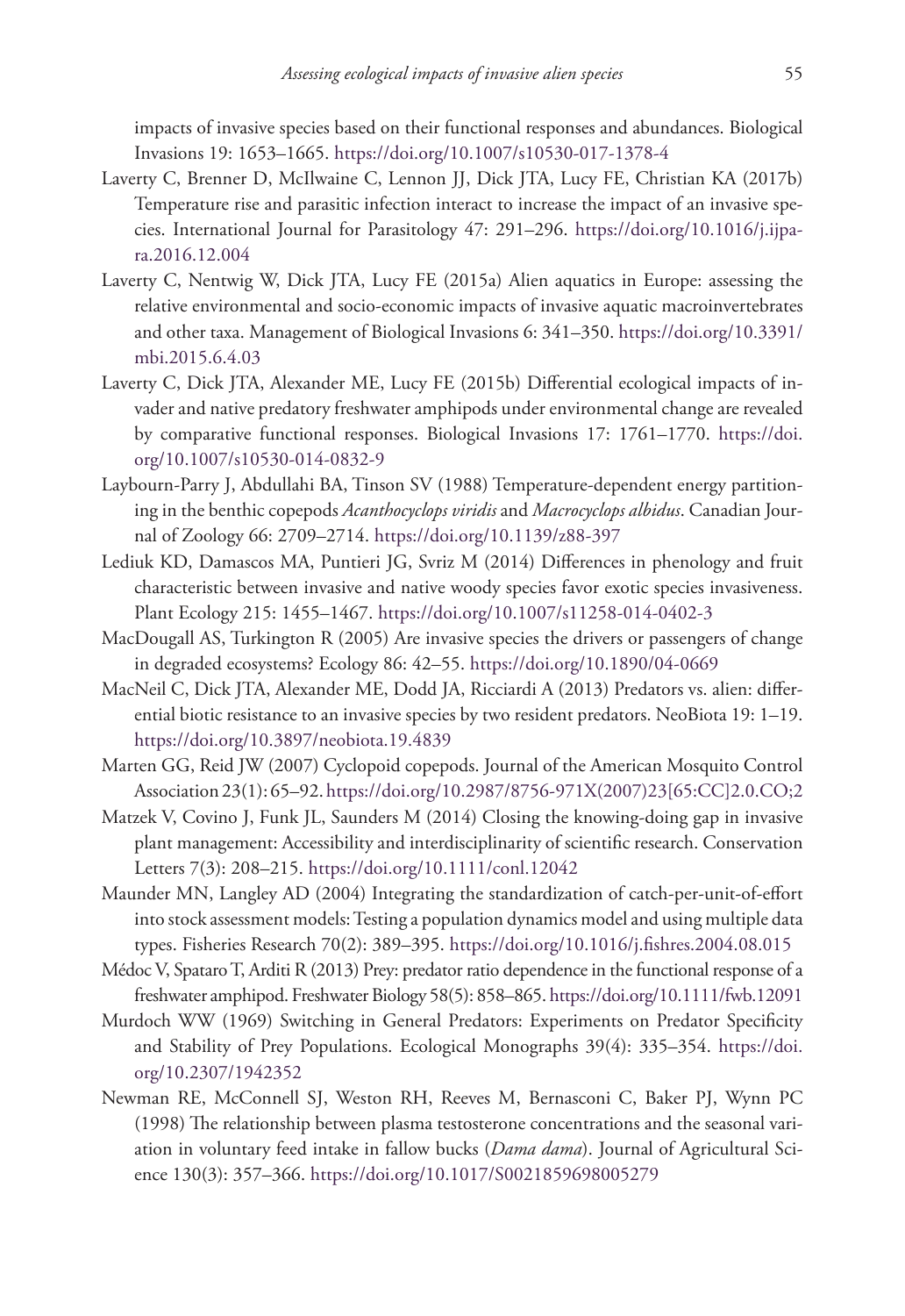- Oyugi DO, Cucherousset J, Britton JR (2012) Temperature-dependent feeding interactions between two invasive fishes competing through interference and exploitation. Reviews in Fish Biology and Fisheries 22: 499–508.<https://doi.org/10.1007/s11160-011-9243-5>
- Parker IM, Simberloff D, Lonsdale WM, Goodell K, Wonham M, Kareiva PM, Williamson MH, Von Holle B, Moyle PB, Byers JE, Goldwasser L (1999) Impact: Toward a Framework for Understanding the Ecological Effects of Invaders. Biological Invasions 1: 3–19. <https://doi.org/10.1023/A:1010034312781>
- Parr CL (2010) Habitat Complexity and Invasive Species: The Impacts of Gamba Grass (*Andropogon gayanus*) on Invertebrates in an Australian Tropical Savanna. Biotropica 42(6): 688–696.<https://doi.org/10.1111/j.1744-7429.2010.00637.x>
- Parvulescu L, Pîrvu M, Morosan LG, Zaharia C (2015) Plasticity in fecundity highlights the females' importance in the spiny-cheek crayfish invasion mechanism. Zoology 118(6): 424–432.<https://doi.org/10.1016/j.zool.2015.08.003>
- Pavasovic M, Richardson NA, Anderson AJ, Mann D, Mather PB (2004) Effect of pH, temperature and diet on digestive enzyme profiles in the mud crab, *Scylla serrata*. Aquaculture, 242(1–4): 641–654. <https://doi.org/10.1016/j.aquaculture.2004.08.036>
- Pearse IS, Sofaer HR, Zaya DN, Spyreas G (2019) Non-native plants have greater impacts because of differing per-capita effects and nonlinear abundance-impact curves. Ecology Letters: 1214–1220. <https://doi.org/10.1111/ele.13284>
- Penk M, Saul WC, Dick JTA, Donohue I, Alexander ME, Linzmaier S, Jeschke JM (2017) A trophic interaction framework for identifying the invasive capacity of novel organisms. Methods in Ecology and Evolution 8: 1786–1794. [https://doi.org/10.1111/2041-](https://doi.org/10.1111/2041-210X.12817) [210X.12817](https://doi.org/10.1111/2041-210X.12817)
- Phillips BL, Shine R, Tingley R (2016) The genetic backburn: using rapid evolution to halt invasions. Proceedings of the Royal Society B, 1–9.<https://doi.org/10.1098/rspb.2015.3037>
- Phillips BL, Brown GP, Webb JK, Shine R (2006) Invasion and the evolution of speed in toads. Nature 439, 803. <https://doi.org/10.1038/439803a>
- Piria M, Copp G, Dick JTA, Duplić A, Groom Q, Jelić D, Lucy FE, Roy HE, Sarat E, Simonović P, Tomljanović T, Tricarico E, Weinlander M, Adámek Z, Bedolfe S, Coughlan NE, Davis E, Dobrzycka-Krahel A, Grgić Z, Kırankaya ŞG, Ekmekçi FG, Lajtner J, Lukas JAY, Koutsikos N, Mennen GJ, Mitić B, Pastorino P, Ruokonen TJ, Skóra ME, Smith ERC, Šprem N, Tarkan AS, Treer T, Vardakas L, Vehanen T, Vilizzi L, Zanella D, Caffrey JM (2017) Tackling invasive alien species in Europe II : threats and opportunities until 2020. Management of Biological Invasions, 8(3): 273–286. [https://doi.org/10.3391/](https://doi.org/10.3391/mbi.2017.8.3.02) [mbi.2017.8.3.02](https://doi.org/10.3391/mbi.2017.8.3.02)
- Pöckl M (2007) Strategies of a successful new invader in European fresh waters: Fecundity and reproductive potential of the Ponto-Caspian amphipod *Dikerogammarus villosus* in the Austrian Danube, compared with the indigenous *Gammarus fossarum* and *G. roeseli*. Freshwater Biology 52: 50–63. <https://doi.org/10.1111/j.1365-2427.2006.01671.x>
- Ricciardi A, Cohen J (2007) The invasiveness of an introduced species does not predict its impact. Biological Invasions 9: 309–315. <https://doi.org/10.1007/s10530-006-9034-4>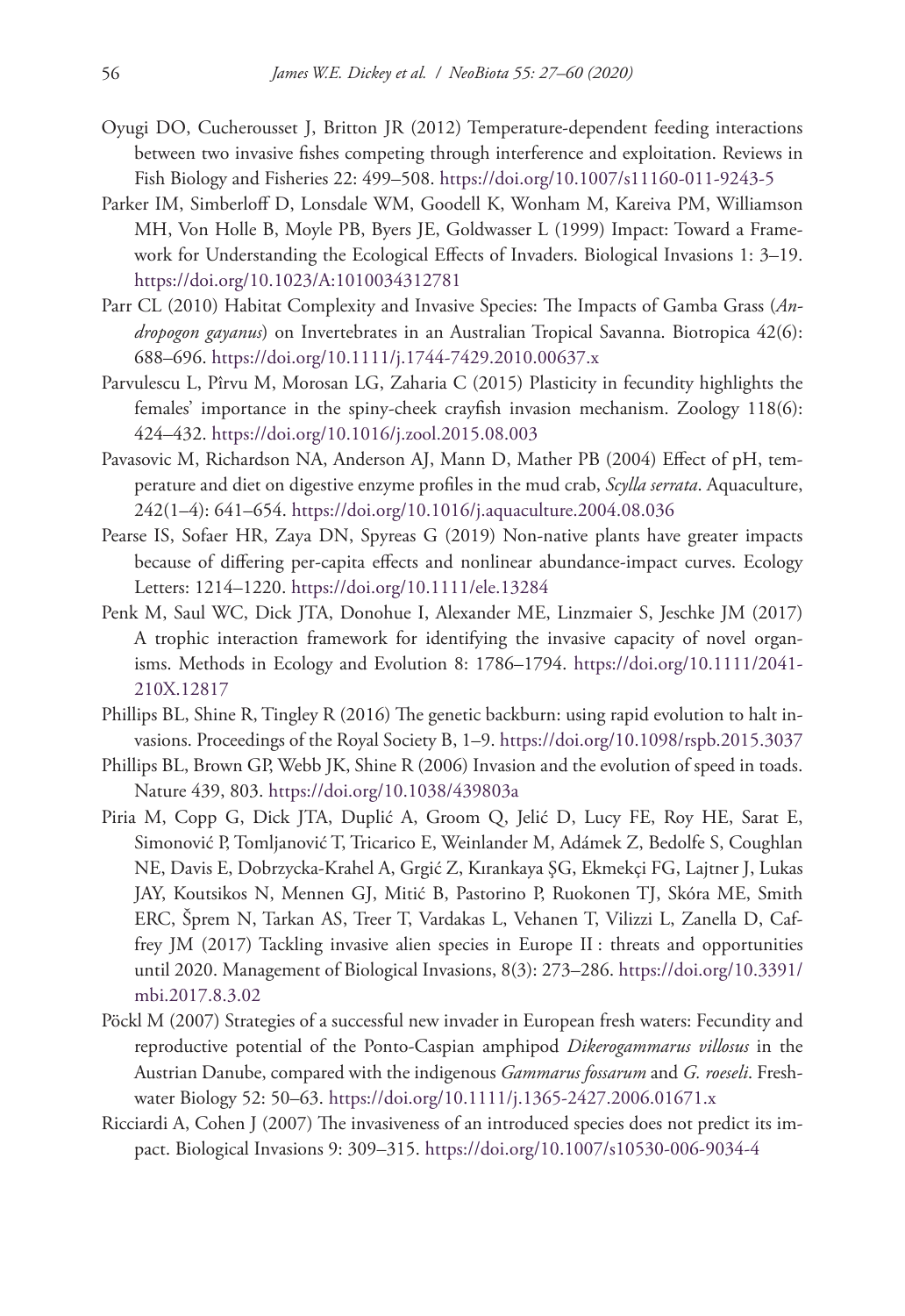- Ricciardi A, Hoopes MF, Marchetti MP, Lockwood JL (2013) Progress toward understanding the ecological impacts of nonnative species. Ecological Applications 83: 263–282. [https://](https://doi.org/10.1890/13-0183.1) [doi.org/10.1890/13-0183.1](https://doi.org/10.1890/13-0183.1)
- Richardson N, Whitfield AK, Paterson AW (2006) The influence of selected environmental parameters on the distribution of the dominant demersal fishes in the Kariega Estuary channel, South Africa The influence of selected environmental parameters on the distribution of the dominant demersal fishes in. African Zoology 41: 89–102. [https://doi.org/10.](https://doi.org/10.1080/15627020.2006.11407339) [1080/15627020.2006.11407339](https://doi.org/10.1080/15627020.2006.11407339)
- Rossiter-Rachor NA, Setterfield SA, Douglas MM, Hutley LB, Cook GD, Schmidt S (2009) Invasive *Andropogon gayanus* (gamba grass) is an ecosystem transformer of nitrogen relations in Australian savanna. Ecological Applications 19(6): 1546–1560. [https://doi.](https://doi.org/10.1890/08-0265.1) [org/10.1890/08-0265.1](https://doi.org/10.1890/08-0265.1)
- Schoener TW (1974) Resource Partitioning in Ecological Communities. Science 185(4145): 27–39.<https://doi.org/10.1126/science.185.4145.27>
- Schoener TW (1983) Field Experiments on Interspecific Competition. The American Naturalist 122: 240–285. <https://doi.org/10.1086/284133>
- Seber GAF (1986) A Review of Estimating Animal Abundance. Biometrics 42(2): 267–292. <https://doi.org/10.2307/2531049>
- Seebens H, Essl F, Dawson W, Fuentes N, Moser D, Pergl J, Pyšek P, van Kleunen M, Weber E, Winter M, Blasius B (2015) Global trade will accelerate plant invasions in emerging economies under climate change. Global Change Biology 21: 4128–4140. [https://doi.](https://doi.org/10.1111/gcb.13021) [org/10.1111/gcb.13021](https://doi.org/10.1111/gcb.13021)
- Seebens H, Blackburn TM, Dyer E, Genovesi P, Hulme PE, Jeschke JM, Pagad S, Pyšek P, Winter M, Arianoutsou M, Bacher S, Blasius B, Brundu G, Capinha C, Celesti-Grapow L, Dawson W, Dullinger S, Fuentes N, Jäger H, Kartesz J, Kenis M, Kreft H, Kühn I, Lenzner B, Liebhold A, Mosena A, Moser D, Nishino M, Pearman D, Pergl J, Rabitsch W, Rojas-Sandoval J, Roques A, Rorke S, Rossinelli S, Roy HE, Scalera R, Schindler S, Štajerová K, Tokarska-Guzik B, van Kleunen M, Walker K, Weigelt P, Yamanaka T, Essl F (2017) No saturation in the accumulation of alien species worldwide. Nature Communications 8, 14435.<https://doi.org/10.1038/ncomms14435>
- Seebens H, Blackburn TM, Dyer EE, Genovesi P, Hulme PE, Jeschke JM, Jäger H, Kartesz J, Kenis M, Kühn I, Lenzner B, Liebhold AM, Mosena A, Moser D, Nentwig W, Nishino M, Pearman D, Pergl J, Rabitsch W, Rojas-sandoval J, Roques A, Rorke S, Rossinelli S, Roy HE, Scalera R, Schindler S, Tokarska-guzik B, Walker K, Ward DF, Yamanaka T, Essl F (2018) Global rise in emerging alien species results from increased accessibility of new source pools. Proceedings of the National Academy of Sciences 115(10): E2264–2273. <https://doi.org/10.1073/pnas.1719429115>
- Seebens H, Briski E, Ghabooli S, Shiganova T, MacIsaac HJ, Blasius B (2019) Non-native species spread in a complex network: The interaction of global transport and local population dynamics determines invasion success. Proceedings of the Royal Society B 286: 20190036. <https://doi.org/10.1098/rspb.2019.0036>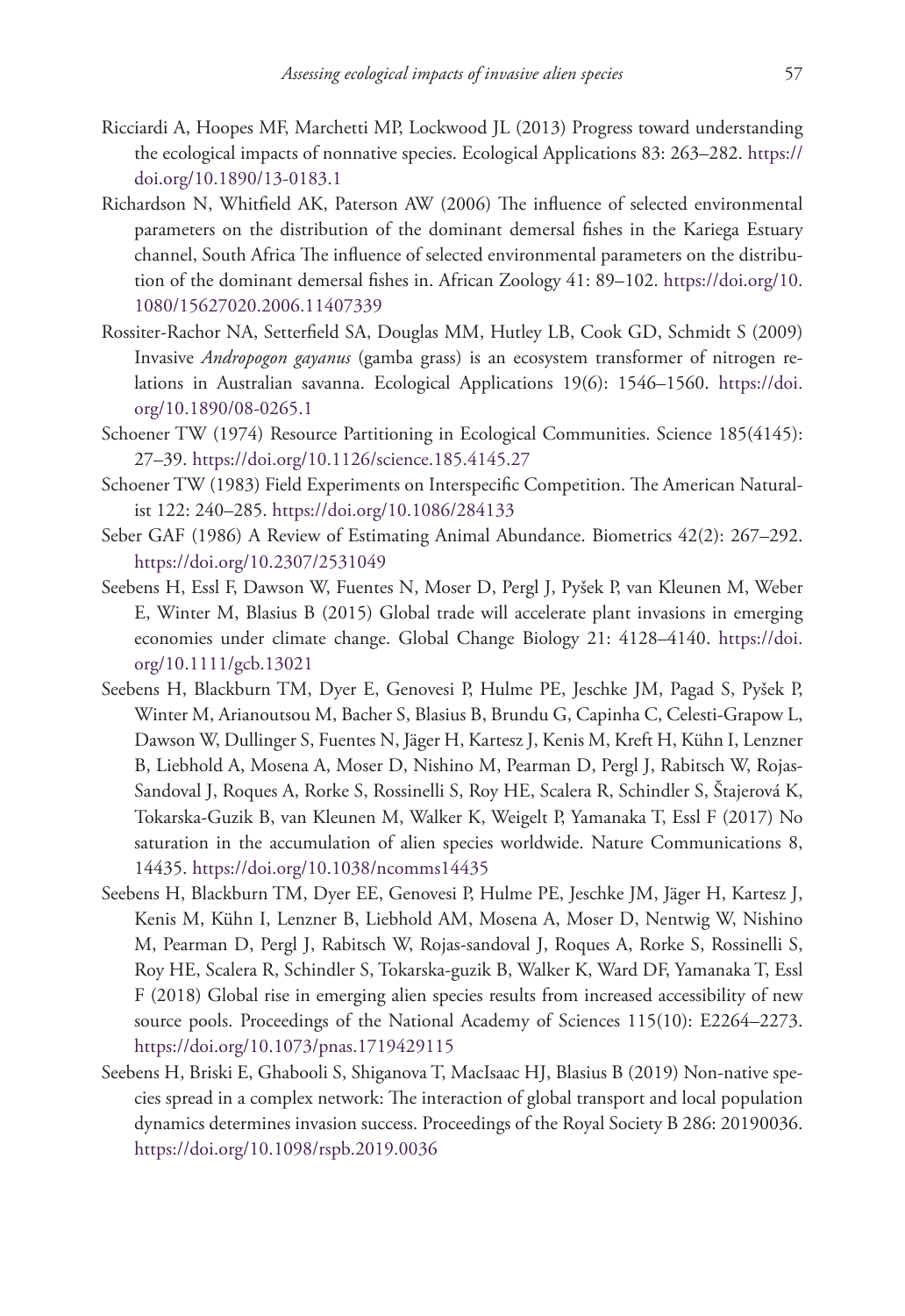- Shine R (2012) Invasive species as drivers of evolutionary change: Cane toads in tropical Australia. Evolutionary Applications 5: 107–116. [https://doi.org/10.1111/j.1752-](https://doi.org/10.1111/j.1752-4571.2011.00201.x) [4571.2011.00201.x](https://doi.org/10.1111/j.1752-4571.2011.00201.x)
- Siemann E, Rogers WE (2001) Genetic differences in growth of an invasive tree species. Ecology Letters 4: 514–518.<https://doi.org/10.1046/j.1461-0248.2001.00274.x>
- Simberloff D, Stiling P (1996) Risks of species introduced for biological control. Biological Conservation 78(1–2): 185–192. [https://doi.org/10.1016/0006-3207\(96\)00027-4](https://doi.org/10.1016/0006-3207(96)00027-4)
- Simberloff D (2009) We can eliminate invasions or live with them. Biological Invasions 11: 149–157. <https://doi.org/10.1007/s10530-008-9317-z>
- Simberloff D, Martin J, Genovesi P, Maris V, Wardle DA, Aronson J, Courchamp F, Galil B, Pascal M, Pys P (2013) Impacts of biological invasions: what's what and the way forward. Trends in Ecology and Evolution 28(1): 58–66. [https://doi.org/10.1016/j.](https://doi.org/10.1016/j.tree.2012.07.013) [tree.2012.07.013](https://doi.org/10.1016/j.tree.2012.07.013)
- Smout S, Rindorf A, Hammond PS, Harwood J, Matthiopoulos J (2014) Modelling prey consumption and switching by UK grey seals. ICES Journal of Marine Science 71: 81–89. <https://doi.org/10.1093/icesjms/fst109>
- Sofaer HR, Jarnevich CS, Pearse IS (2018) The relationship between invader abundance and impact. Ecosphere 9: e02415. <https://doi.org/10.1002/ecs2.2415>
- Solomon ME (1949) The Natural Control of Animal Populations. Journal of Animal Ecology 18(1): 1–35. <https://doi.org/10.2307/1578>
- Spencer RJ, Van Dyke JU, Thompson MB (2016) The 'Ethological Trap': Functional and numerical responses of highly efficient invasive predators driving prey extinctions. Ecological Applications 26(7): 1969–1983. <https://doi.org/10.1002/eap.1375>
- Strayer DL, Eviner VT, Jeschke JM, Pace ML (2006) Understanding the long-term effects of species invasions. Trends in Ecology and Evolution 21(11): 645–651. [https://doi.](https://doi.org/10.1016/j.tree.2006.07.007) [org/10.1016/j.tree.2006.07.007](https://doi.org/10.1016/j.tree.2006.07.007)
- Suarez AV, Tsutsui ND, Holway DA, Case TJ (1999) Behavioral and genetic differentiation between native and introduced populations of the Argentine ant. Biological Invasions 1(1): 43–53.<https://doi.org/10.1023/A:1010038413690>
- Sutcliffe DW, Carrick TR (1981) Effect of temperature on the duration of egg development, and moulting and growth in juveniles of *Crangonyx pseudogracilis* (Crustacea: Amphipoda) in the laboratory. Freshwater Biology 11: 511–522. [https://doi.org/10.1111/j.1365-2427.1981.](https://doi.org/10.1111/j.1365-2427.1981.tb01282.x) [tb01282.x](https://doi.org/10.1111/j.1365-2427.1981.tb01282.x)
- Tilman D (1977) Resource Competition between Plankton Algae: An Experimental and Theoretical Approach. Ecology 58(2): 338–348. <https://doi.org/10.2307/1935608>
- Tilman D (1982) Resource competition and community structure. Princeton University Press, Princeton, USA.
- Tilman D (2004) Niche tradeoffs, neutrality, and community structure: A stochastic theory of resource competition, invasion, and community assembly. Proceedings of the National Academy of Sciences 101(30): 10854–10861.<https://doi.org/10.1073/pnas.0403458101>
- Tinson S, Laybourn-Parry J (1986) The distribution and abundance of benthic cyclopoid copepods in Esthwaite Water, Cumbria. Hydrobiologia 131: 225–234. [https://doi.org/10.1007/](https://doi.org/10.1007/BF00008858) [BF00008858](https://doi.org/10.1007/BF00008858)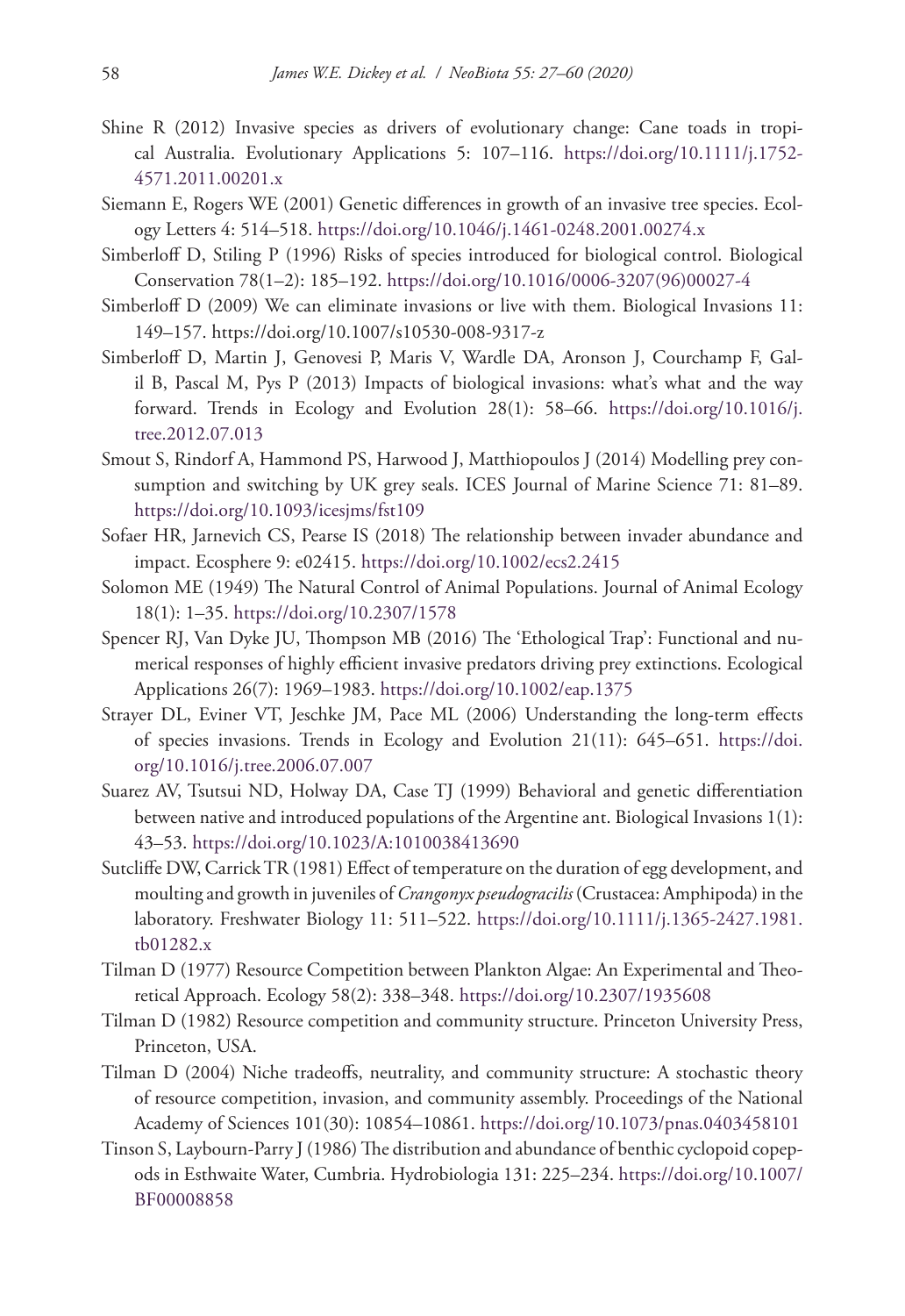- Twardochleb LA, Novak M, Moore JW (2012) Using the functional response of a consumer to predict biotic resistance to invasive prey. Ecological Applications 22: 1162–1171. [https://](https://doi.org/10.1890/11-0871.1) [doi.org/10.1890/11-0871.1](https://doi.org/10.1890/11-0871.1)
- Uthicke S, Pecorino D, Albright R, Negri AP, Cantin N, Liddy M, Dworjanyn S, Kamya P, Byrne M, Lamare M (2013) Impacts of ocean acidification on early life-history stages and settlement of the coral-eating sea star *Acanthaster planci*. PLoS ONE 8(12). [https://doi.](https://doi.org/10.1371/journal.pone.0082938) [org/10.1371/journal.pone.0082938](https://doi.org/10.1371/journal.pone.0082938)
- Valdovinos FS, Berlow EL, Moisset De Espanés P, Ramos-Jiliberto R, Vázquez DP, Martinez ND (2018) Species traits and network structure predict the success and impacts of pollinator invasions. Nature Communications 9, 2153. [https://doi.org/10.1038/s41467-018-](https://doi.org/10.1038/s41467-018-04593-y) [04593-y](https://doi.org/10.1038/s41467-018-04593-y)
- Van Driesche R, Bellows TS (2011) Biological control. Springer, New York.
- Van Leeuwen E, Jansen VAA, Bright PW (2007) How population dynamics shape the functional response in a one-predator-two-prey system. Ecology 88: 1571–1581. [https://doi.](https://doi.org/10.1890/06-1335) [org/10.1890/06-1335](https://doi.org/10.1890/06-1335)
- Visser ME, Both C (2005) Shifts in phenology due to global climate change: the need for a yardstick. Proceedings of the Royal Society B 272: 2561–2569. [https://doi.org/10.1098/](https://doi.org/10.1098/rspb.2005.3356) [rspb.2005.3356](https://doi.org/10.1098/rspb.2005.3356)
- Wasserman RJ, Alexander ME, Weyl OLF, Barrios-O'Neill D, Froneman PW, Dalu T (2016) Emergent effects of structural complexity and temperature on predator-prey interactions. Ecosphere 7(2), e01239. <https://doi.org/10.1002/ecs2.1239>
- Whitfield PE, Hare JA, David AW, Harter SL, Muñoz RC, Addison CM (2007) Abundance estimates of the Indo-Pacific lionfish *Pterois volitans/miles* complex in the Western North Atlantic. Biological Invasions 9: 53–64.<https://doi.org/10.1007/s10530-006-9005-9>
- Xu M, Mu X, Dick JTA, Fang M, Gu D, Luo D, Zhang J, Luo J, Hu Y (2016) Comparative Functional Responses Predict the Invasiveness and Ecological Impacts of Alien Herbivorous Snails. PLoS ONE 11(1): e0147017.<https://doi.org/10.1371/journal.pone.0147017>
- Yokomizo H, Possingham HP, Thomas MB, Buckley YM (2009) Managing the impact of invasive species: The value of knowing the density-impact curve. Ecological Applications 19(2): 376–386.<https://doi.org/10.1890/08-0442.1>
- Zamani A, Talebi A, Fathipour Y, Baniameri V (2006) Temperature-dependent functional response of two aphid parasitoids, *Aphidius colemani* and *Aphidius matricariae* (Hymenoptera: Aphidiidae), on the cotton aphid. Journal of Pest Science 79: 183–188. [https://doi.](https://doi.org/10.1007/s10340-006-0132-y) [org/10.1007/s10340-006-0132-y](https://doi.org/10.1007/s10340-006-0132-y)
- Zieritz A, Gallardo B, Baker SJ, Britton JR, van Valkenburg JLCH, Verreycken H, Aldridge DC (2016) Changes in pathways and vectors of biological invasions in Northwest Europe. Biological Invasions 19: 1–14. <https://doi.org/10.1007/s10530-016-1278-z>